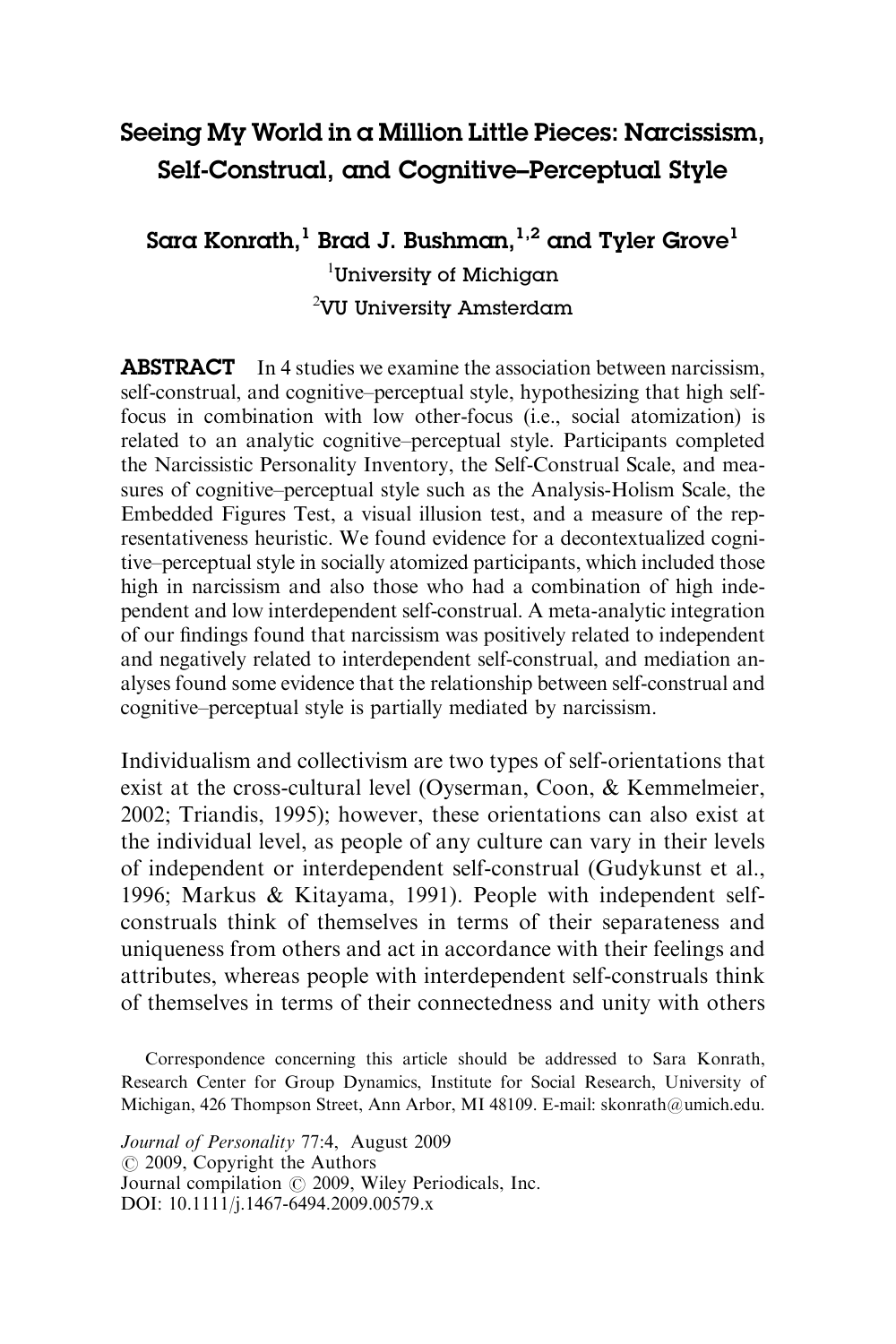

Figure 1 Quadrants of self-other-focus.

and act in accordance with their group roles, relationships, and status (Singelis, 1994; Singelis, Triandis, Bhawuk, & Gelfand, 1995).

Rather than being represented on a unipolar continuum starting from self-focus and ending at other-focus, there is accumulating research evidence that these two traits are best represented using two separate dimensions (Gudykunst et al., 1996; Oyserman et al., 2002; Singelis, 1994; Singelis & Brown, 1995; Triandis, Leung, Villareal, & Clack, 1985). This means that people can be high in one and low in the other, high in both, or low in both (see Figure 1). It is theoretically important to emphasize this orthogonality because we believe that the combination of high self-focus and low other-focus may be related to predictable interpersonal (see Bakan, 1966, for a review of what he called ''unmitigated agency'') and intrapersonal outcomes, the latter of which we focus on in this paper. We call this combined state of high self-focus and low other-focus ''social atomization,'' because we believe it is related to decontextualized processing that perceives the self, social world, and physical environment as composed of many disconnected elements.

Narcissism is a personality trait that we think can be seen as one form of social atomization. (Throughout this article we will refer to people scoring high in the personality trait of narcissism as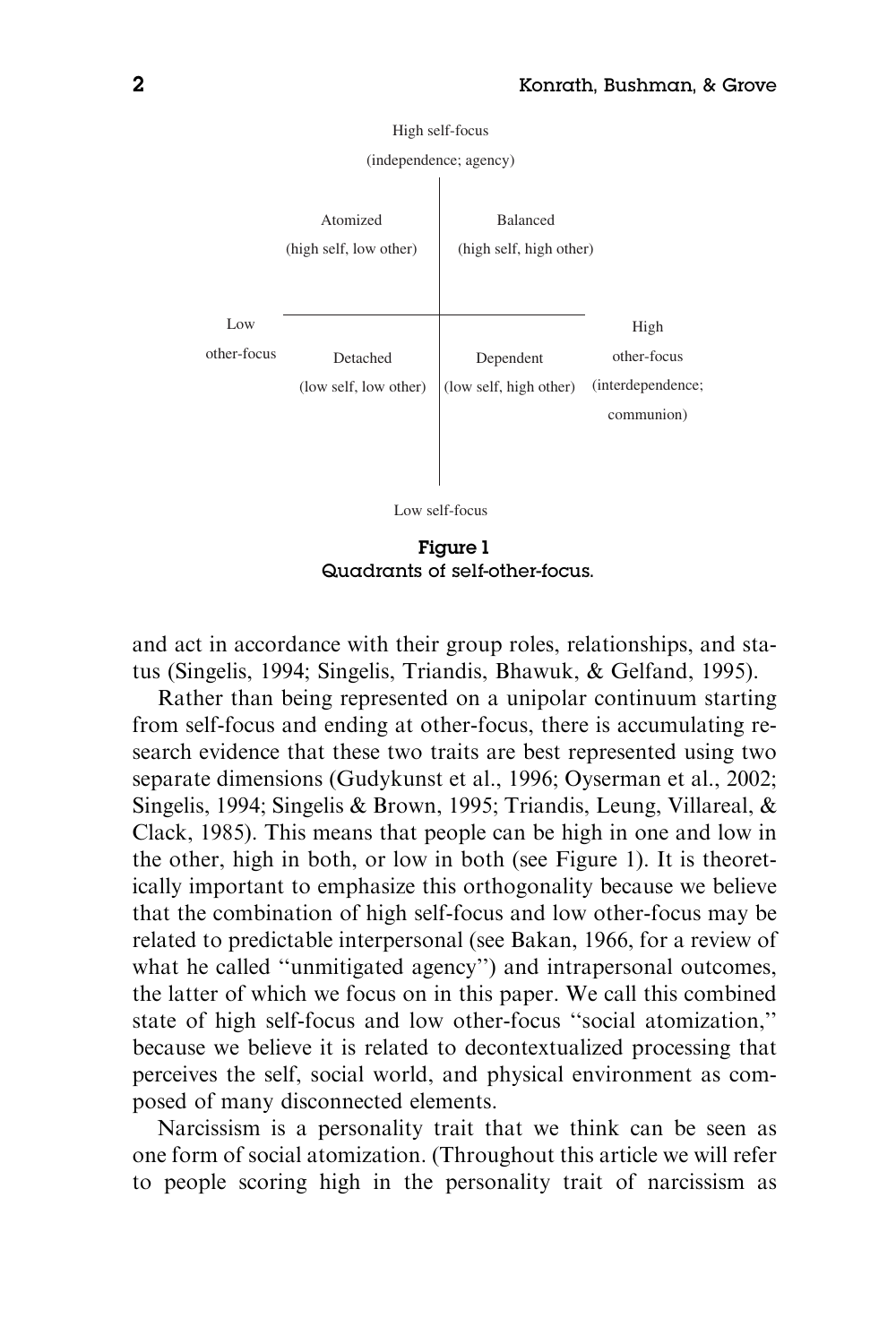''narcissists,'' for convenience, although we are aware it is a continuous dimension; see Foster & Campbell, 2007). There is some evidence to suggest that narcissism is associated with a high self-focus and a simultaneous low other-focus. Narcissists have positive and inflated self-views related to uniqueness, superiority, entitlement, and authority (Campbell, Goodie, & Foster, 2004; Foster, Campbell, & Twenge, 2003). They have a tendency to boast about their achievements and, in general, have an arrogant attitude about their abilities (Paulhus, 1998).

Although narcissists make good first impressions, they are not well liked by others in the long term (Paulhus, 1998). Narcissists also have difficulty maintaining healthy interpersonal relationships (Campbell, 1999; Campbell, Bush, Brunell, & Shelton, 2005), perhaps because they demonstrate a lack of empathy (Watson, Biderman, & Sawrie, 1994; Watson, Grisham, Trotter, & Biderman, 1984) and are not committed to relationship partners (Campbell, Foster, & Finkel, 2002). Narcissists believe they are entitled to the admiration and respect of others, and, when they do not get it, they become aggressive (Baumeister & Bushman, 2002; Baumeister, Bushman, & Campbell, 2000; Baumeister, Smart, & Boden, 1996; Bushman & Baumeister, 1998).

Most research on narcissists has focused on their personal characteristics and relationship styles. There has been only a limited amount of work on how narcissists perceive their self-concepts in relation to others. Narcissism and independent self-construal should be positively related because they share similar core features of high self-focus. People with independent self-construals (or from individualistic cultures) lack modesty (Kurman & Sriram, 2002), think of well-being in terms of pride (Kitayama, Markus, & Kurokawa, 2000), think of past personal experiences from their own perspective rather than the perspective of others (Cohen & Gunz, 2002), are self-enhancing, especially on agentic traits like power and dominance (Kurman, 2001; Sedikides, Gaertner, & Toguchi, 2003), use more first person pronouns (Kashima & Kashima, 1998), attribute failure to situational factors and success to personal factors (Anderson, 1999), and score higher in extraversion (McCrae, Costa, & Yik, 1996; Shiota, Krauss, & Clark, 1996). This constellation of tendencies can also be found in narcissists (Campbell, Rudich, & Sedikides, 2002; Emmons, 1984; Paulhus & John, 1998; Raskin & Shaw, 1988; Rhodewalt & Morf, 1995). Indeed, by definition, narcissism involves a lack of modesty, strong feelings of pride, and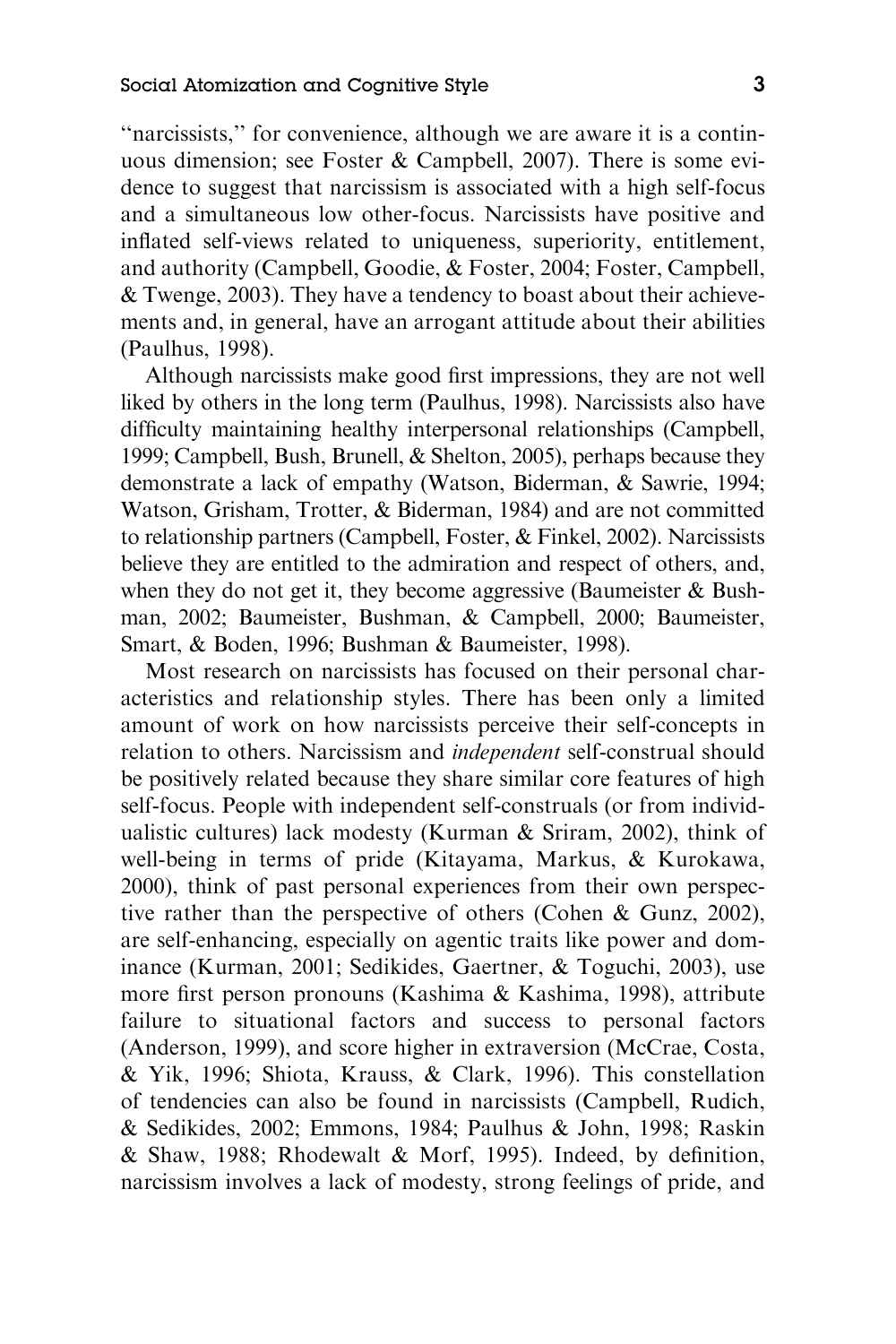the inability to take another person's perspective (American Psychiatric Association, 1994).

Similarly, we expect that narcissism and interdependent self-construal should be negatively related. People with interdependent selfconstruals (or from collectivistic cultures) behave more cooperatively in social dilemma games (Utz, 2004; Wong & Hong, 2005), whereas narcissists behave less cooperatively in such games (Campbell, Bonacci, Shelton, Exline, & Bushman, 2004; Campbell et al., 2005). Interdependent people value social harmony and treat relationships with others as primary (e.g., Gardner, Gabriel, & Lee, 1999), whereas narcissists have difficulty maintaining committed, long-term relationships (Campbell, 1999; Campbell et al., 2002, 2005).

Despite these apparent points of overlap, the link between selfconstrual (or individualism–collectivism) and narcissism has not received much attention from researchers. One large-scale study showed that people from more individualistic cultures were more narcissistic than those from less individualistic cultures (Foster et al., 2003). However, these researchers did not directly measure participants' own self-construals and instead grouped people into areas of the world that were high or low in individualism and compared their narcissism scores. Like many researchers, they also did not examine the effect of collectivism as a separate variable. Roberts and Helson (1997), like Foster et al. (2003), only focused on individualism and not collectivism. In their longitudinal study of women, they found that there was a strong positive correlation between scores on the California Personality Inventory's narcissism scale (Gough, 1987; Wink & Gough, 1990) and scores on the individualism items from the Secular Trends Index (Gough, 1991).

To date, there have not been any studies predominantly focused on the relationship between both types of self-construal and narcissism. One study examined the relationship between vertical individualism (i.e., a focus on inequality, competition, and status among autonomous individuals) and a ludic (game-playing) love style (Le, 2005). Vertical individualism is a measure of people's perceptions of equality and inequality in interpersonal relationships and is not related to independent self-construal (Singelis et al., 1995). As such, the author's main finding that narcissism mediated the relationship between vertical individualism and a ludic love style is not the primary reason we include this finding in the current article. More relevant is Le's peripheral finding that narcissism and inde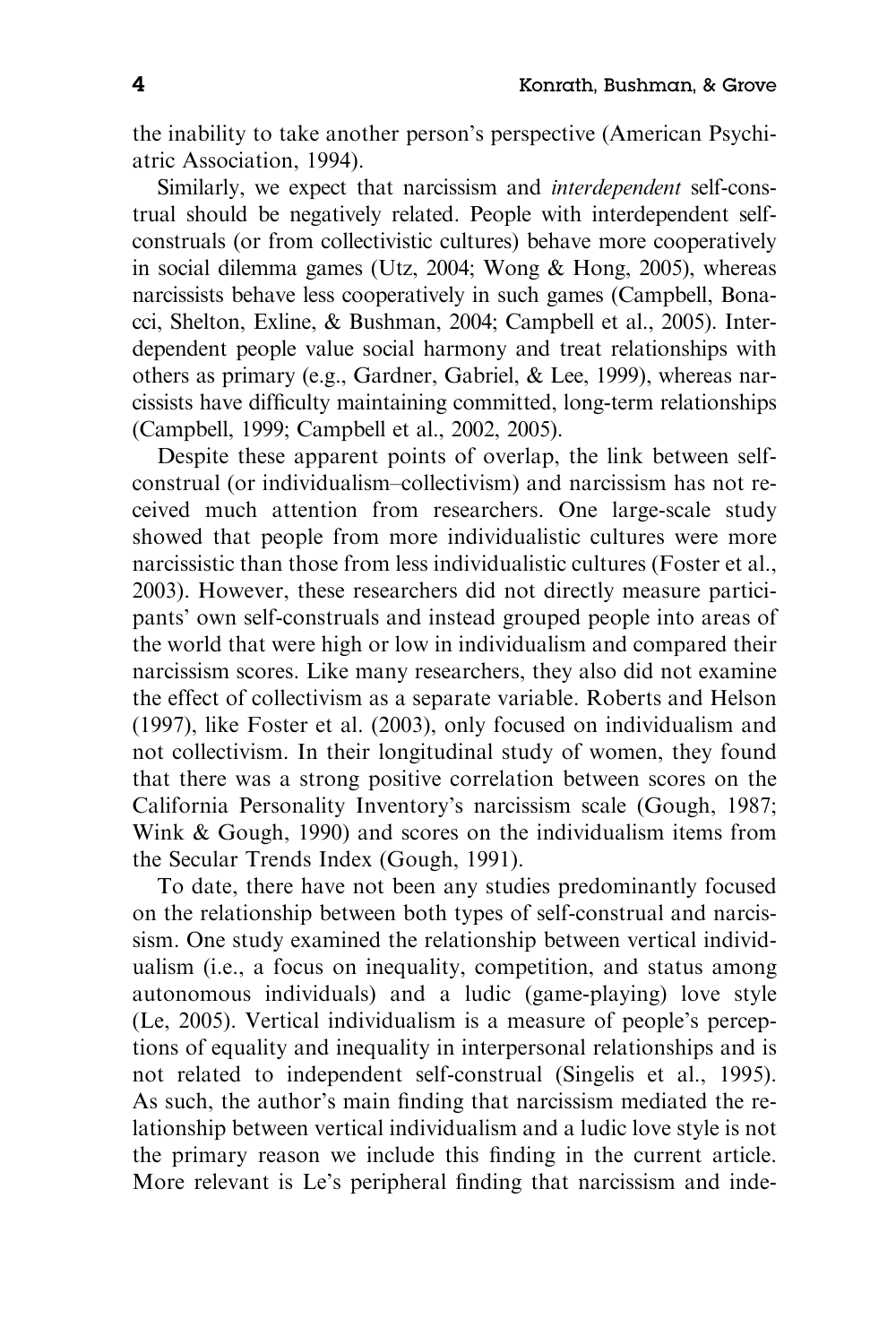pendent self-construal were positively related,  $r(179) = .42$ ,  $p < .001$ , and narcissism and interdependent self-construal were negatively related, but not significantly,  $r(179) = -.09$ ,  $p > .05$ .

From Le's (2005) study, we can be more confident that a link exists between independent self-construal and narcissism, even if the author did not directly focus on it. In the current studies we will try to replicate these preliminary findings, but we will also try to extend them by including a mediational analysis examining the relationships between self-construal, narcissism, and cognitive style as a first test of our theory of social atomization. Given the hardly superficial similarities between narcissism and individualism and given past research suggesting a link between narcissism and independence, we expect that there should be a strong positive relationship between the two constructs and perhaps a negative relationship between narcissism and interdependence. We present correlations from each individual study and also include a meta-analysis of the overall correlations across all four of our studies.

# Social Atomization Theory and Cognitive Style

Cognitive–perceptual style is an individual differences variable that captures the way that people perceive their environment and organize information within it (Messick, 1984). In this article we suggest that social atomization, which we define as a high self-focus in combination with a low other-focus, is related to a more analytic and a less holistic cognitive–perceptual style. We hypothesize that socially atomized people have a cognitive style characterized by the ability to disembed information from its context. Although this type of cognitive style has been described using several different terms (Van Den Broeck, Vanderheyden, & Cools, 2003), we use the terms holistic and analytic cognitive style most frequently, although we also use the terms field dependent and field independent where appropriate. In line with past research, we define a holistic cognitive–perceptual style as one that is context dependent, focused on the whole or the ''big picture,'' and cognizant of how stimuli in the environment interrelate. In contrast, an analytic cognitive–perceptual style is one that is more context independent, in which individuals perceive objects as separate and distinct from their surroundings and thus easily disembedded. One style of thinking is not necessarily better than another style;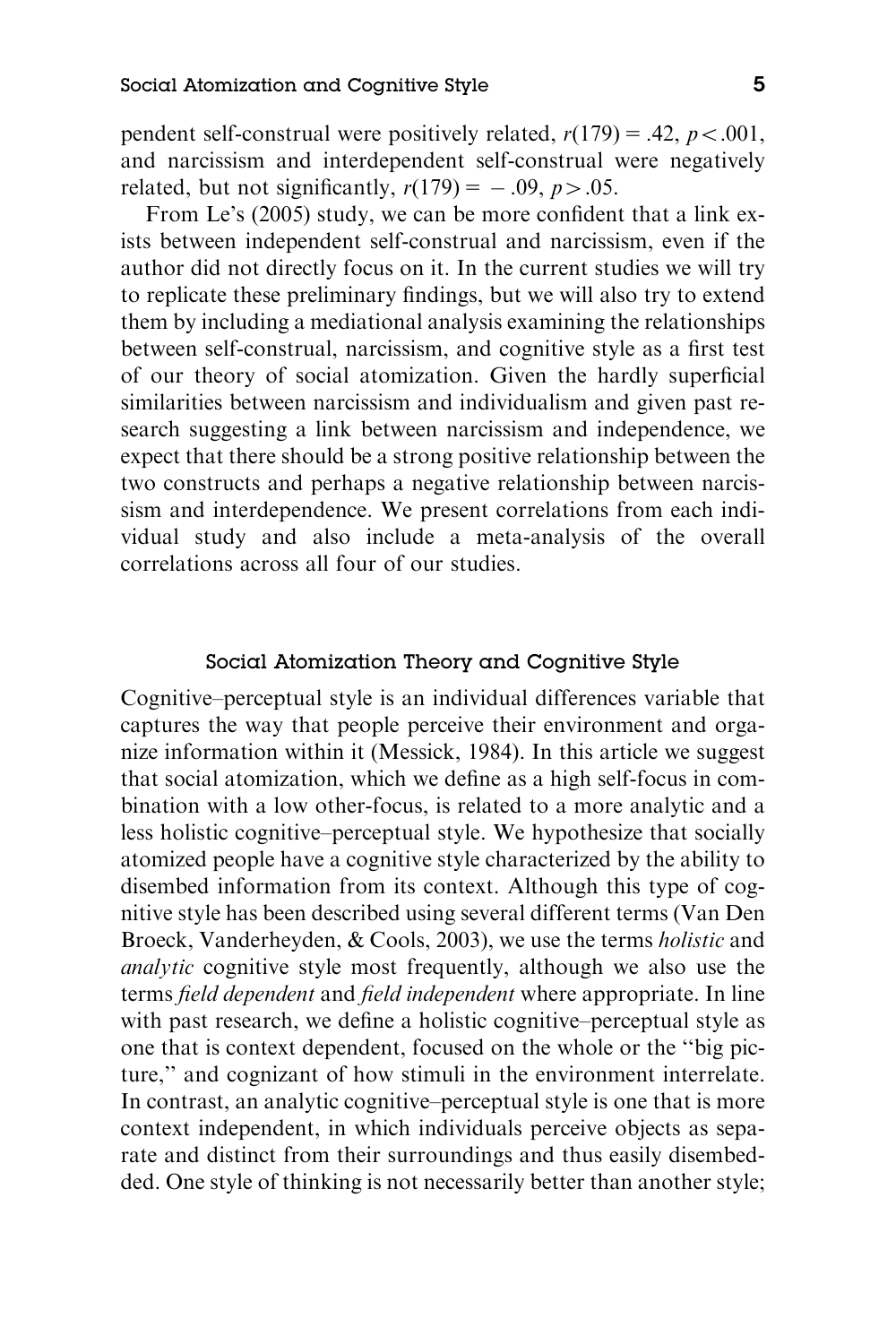what matters most is goodness of fit between the thinking style and the cognitive task (e.g., Witkin, Moore, Goodenough, & Cox, 1977).

Narcissism is one example of a personality trait that is characterized by a high self-focus and low other-focus and thus would be considered a case of social atomization. Although high independent self-construal does not, in itself, fit our criteria for social atomization theory, when it is combined with low interdependence, we would expect it to be consistently associated with a number of similar outcomes as narcissism, including cognitive–perceptual style. Self-esteem, however, would not be considered a case of social atomization because it does not fit the definition of high self-focus in combination with low other-focus (see Campbell et al., 2002). Thus, we would not expect self-esteem to be related to a more analytic cognitive–perceptual style despite its modest relation to narcissism and individualism.

Cognitive–perceptual style can be measured with a number of different tests, some of which are more perceptual and some of which are more cognitive. In the Embedded Figures Task people are shown a complex picture and asked to find a simpler picture embedded within the larger one (Witkin, Oltman, Raskin, & Karp, 1971). People with a field-dependent or holistic style of thinking find this task challenging because the overall shape of the object distracts them from each individual component of it. People with a field-independent or analytic style of thinking, in contrast, are able to ignore the overall shape and focus on the small shapes that comprise it. Visual illusions are also more perceptually based tasks that may be affected by cognitive–perceptual style (e.g., see Happe, 1996). One relatively more cognitive task that we expect could be related to decontextualized information processing is the representativeness heuristic (Kahneman & Tversky, 1973; Tversky & Kahneman, 1974; see Study 3 for an explanation).

We expect that people who are better able to decontextualize information would perform better at any task, such as these, that penalized people for seeing important pieces of information as related. However, this is not to say that people with holistic cognitive–perceptual styles will always be subject to logical errors. Nor do we suggest that all heuristics and biases would follow this same pattern. What we are proposing is that more holistic people will succeed in tasks that require the preservation of contextual information, whereas more analytic people will succeed in tasks that require the separation and decontextualization of information. To the extent that a task from the heuristics and biases literature required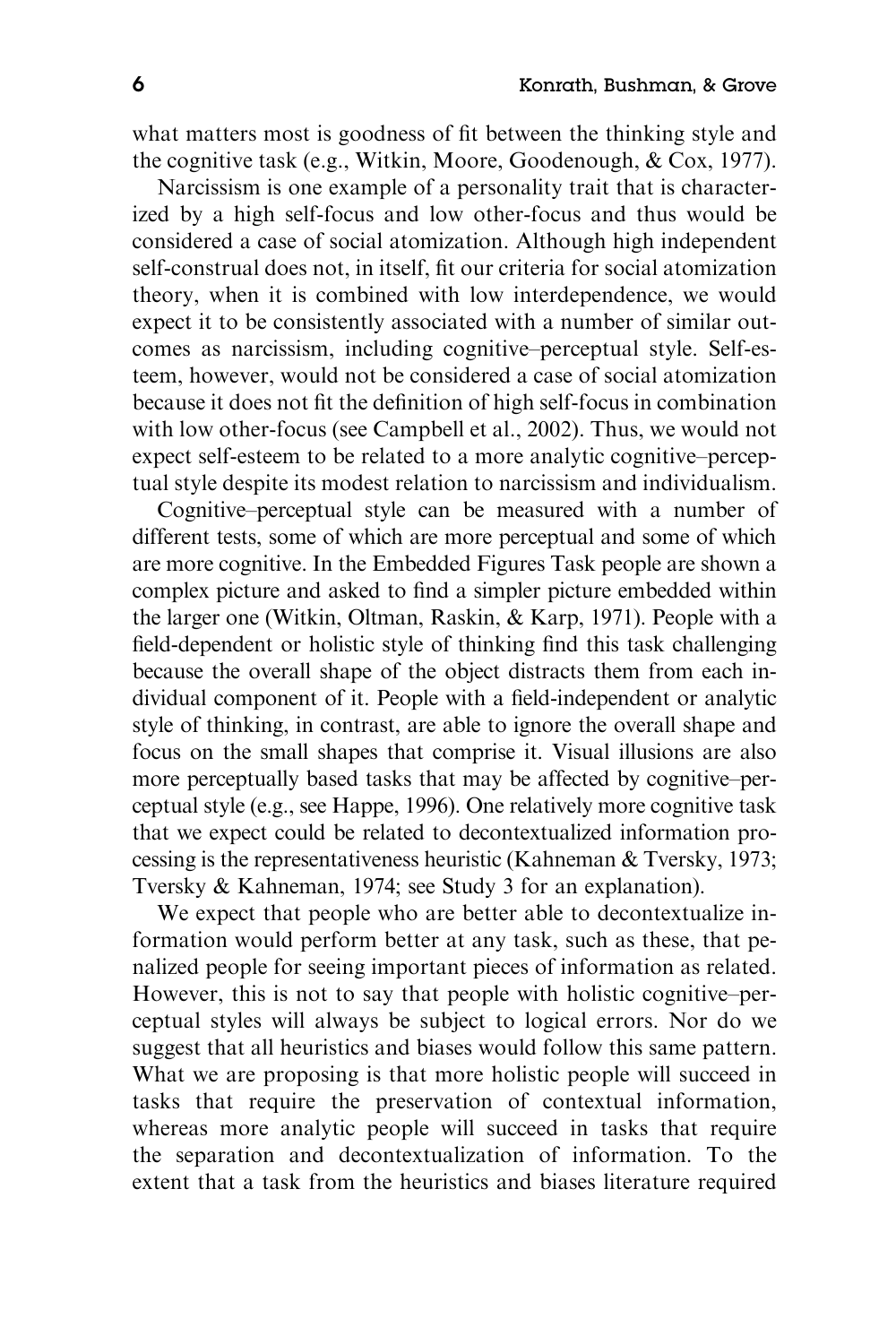context-independent thinking in order for the person to be successful, we would expect socially atomized individuals to perform better on them and vice versa for people who are high in other-focus and low in self-focus (see Figure 1).

# Cognitive–Perceptual Style and Self-Construal

Early research on field dependence and field independence was primarily focused on perceptual and intellectual tasks; however, field dependence/independence has also been shown to be relevant to the self and social behavior (Witkin & Goodenough, 1977). Early research provided evidence that field-independent people are higher in self-focus and lower in other-focus than are field-dependent people. Field-independent people make less use of other people's opinions and information (are less likely to be socially influenced) under ambiguous conditions, are less attentive to social cues, show more physical and emotional distance from others, and prefer solitary over interpersonal situations, as compared to more field-dependent people (Witkin & Goodenough, 1977).

Studies have found that field-independent people spend less time looking at peoples' faces and into their eyes (Ruble & Nakamura, 1972), sit further away from conversation partners (e.g., Holley, 1972; Justice, 1969), are more interested in jobs involving the use of analytic skills (for a review, see Witkin & Goodenough, 1977, pp. 676–677), are more likely to use first-person singular pronouns, and are less likely to use first-person plural pronouns (Dreyer, Dreyer, & Davis, 1987). Thus, individuals who perform better on analytic tasks also appear to be less social and more self-absorbed than those who perform poorly on analytic tasks, as we would predict from social atomization theory.

There has also been some evidence for social atomization theory in the individualism–collectivism and self-construal literature, although a key problem with the research thus far is that it does not treat self- and other-focus as orthogonal, as we do in this article. There is some research showing that the different social organizations in individualistic and collectivistic cultures covary with different cognitive styles. However, the fact that most researchers do not treat individualism and collectivism as separate dimensions makes it impossible to know whether high individualism itself (regardless of level of collectivism), low collectivism itself (regardless of level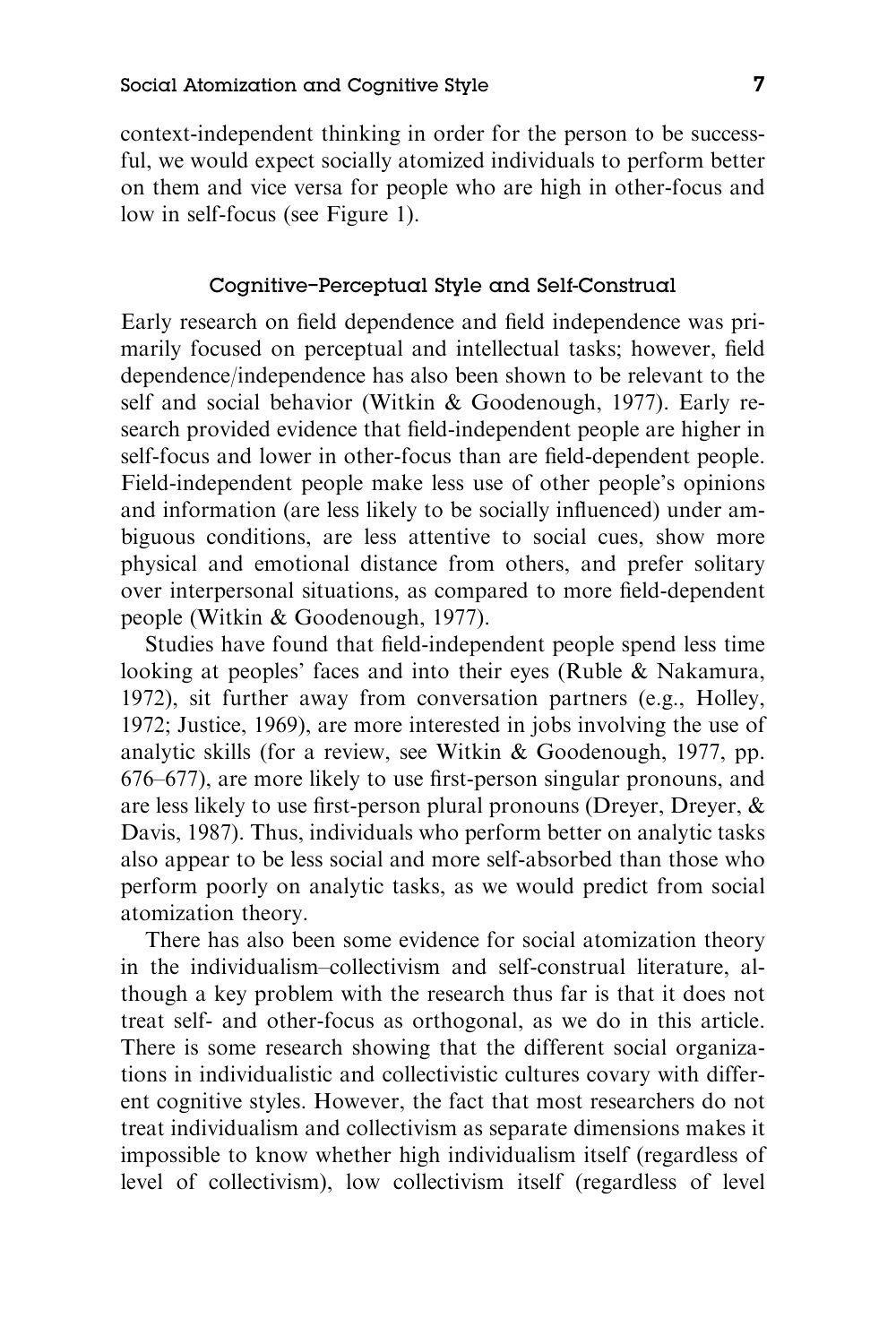of individualism), or their combination (i.e., social atomization) is related to an analytic cognitive–perceptual style. For example, one review found that cultures lower in ''social conformity'' were more likely to have a field-independent cognitive style (Witkin & Berry, 1975). Markus and Kitayama (1991) also note the connection between interdependence and context dependence suggesting that, ''if one perceives oneself as embedded within a larger context of which one is an interdependent part, it is likely that other objects will be perceived in a similar way'' (p. 246). Nisbett, Peng, Choi, and Norenzayan (2001) echo this sentiment in their review of cultures and systems of thought (see p. 294) and also suggest that if the self is viewed as independent of others, then objects will also be viewed as independent of one another (see p. 295).

We know of no studies, however, that examine relationships between the combination of both individualism and collectivism (or independence and interdependence) and cognitive style, at the same time. Most studies can only provide evidence that high self-focus is related to a more analytic cognitive–perceptual style or that high other-focus is related to a more holistic style. This is because they compare groups of people from different cultures on a single dimension that ranges from high collectivism to high individualism, and this makes it difficult to know whether collectivism, individualism, or the combination of being high in one and low on another is the most important predictor of cognitive–perceptual style (e.g., Ji, Peng, & Nisbett, 2000; Kühnen, Hannover, Roeder, et al., 2001).

Other studies prime participants with self- and other-focus and then measure cognitive–perceptual style (e.g., Kühnen  $&$  Oyserman, 2002; Kühnen, Hannover, & Schubert, 2001; Oyserman, Sorensen, Cha, & Schwarz, in press). However, this priming method, when considering the four quadrants of self and other-focus (Figure 1), may not be clarifying the effect of self- and other-focus on cognitive– perceptual style. When individuals are asked to circle first person singular pronouns in a paragraph (e.g.,  $I$ , me; Brewer & Gardner, 1996; Gardner et al., 1999), it is likely that they are being put into the atomized state of high self-focus and low other-focus. However, when priming people to circle first person plural pronouns (e.g., we, our), they may be put into a state of high self-focus combined with high other-focus (i.e., balanced quadrant; Figure 1), because "we" by definition includes the self. High self-focus is primed in both priming groups, so the main difference between them is the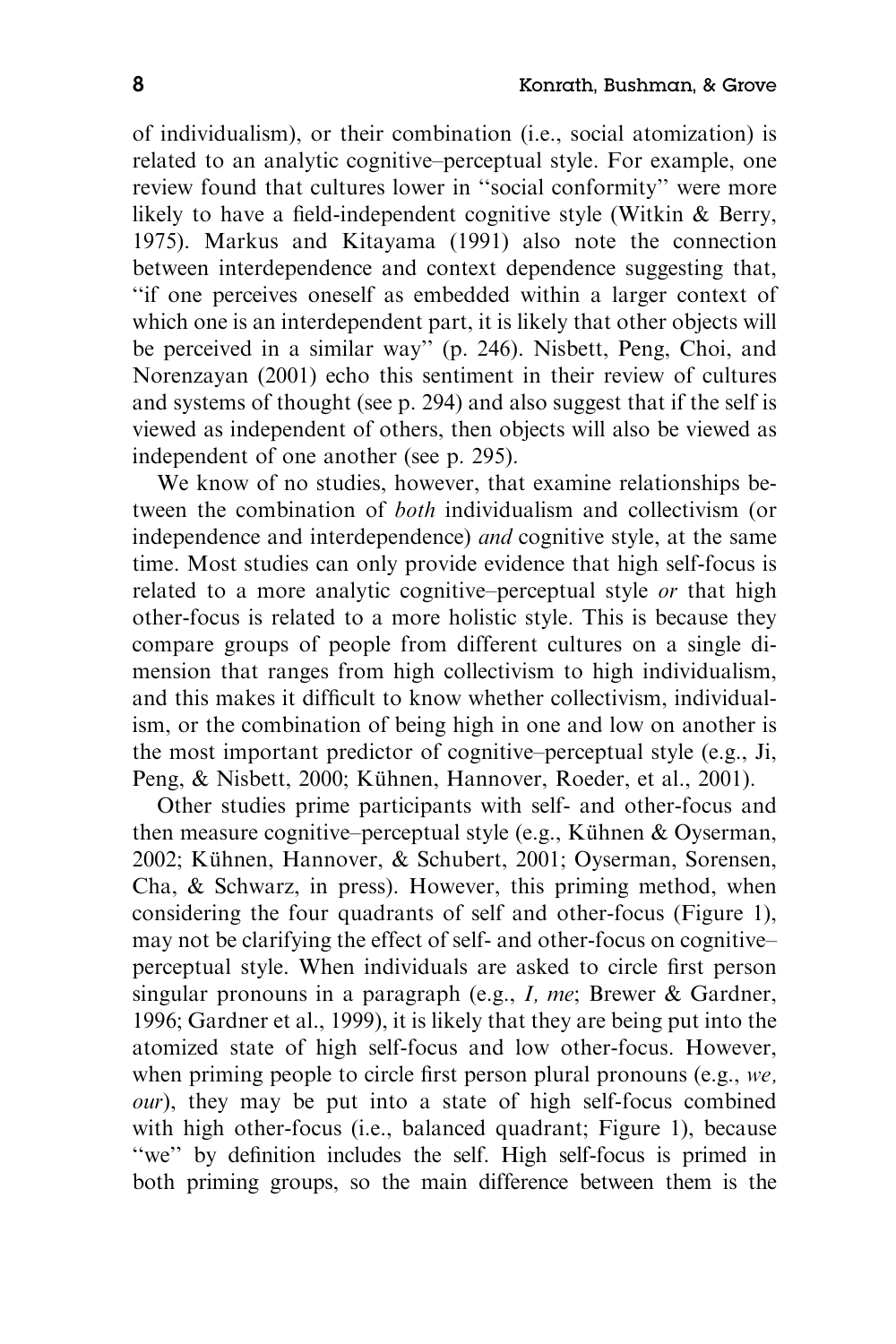lower other-focus in the first person singular group. Without a control condition that is low in self–focus and low in other-focus (e.g.,  $it$ ), we cannot determine if it is high self-focus, high other-focus, or their combination that leads to the differences in cognitive–perceptual style.

In our theory of social atomization, we posit that the combination of high self-focus and low other-focus is related to a cognitive– perceptual style of decontextualization. In other words, in cases where the self is seen as separate and autonomous, with low consideration for relationships with others, objects in one's environment are also perceived as separate, autonomous, and unrelated.

#### Cognitive–Perceptual Style and Narcissism

Besides extending and replicating past findings on narcissism and selfconstrual and on self-construal and cognitive style, another important contribution of the current research is that it explores the cognitive– perceptual style of narcissists for the first time. Almost all research conducted on narcissism has focused on related personality characteristics and social behaviors. Although research has demonstrated a strong relationship between narcissism and negative interpersonal outcomes, one question that remains to be answered is how narcissists perceive and process information in general. As far as we know, no research has focused on the relationship between narcissism and cognitive–perceptual style, even though an understanding of cognitive–perceptual processes might have implications for better understanding the intrapersonal and interpersonal correlates of narcissism. Thus, the current studies will attempt to answer this important question directly by examining associations between narcissism and various measures of holistic and analytic cognitive–perceptual style.

The only speculation that we are aware of about what a narcissistic cognitive–perceptual style might look like is found in the early psychoanalytic literature where Wälder (1925) suggested that narcissists might be highly analytic in their cognitive–perceptual style. He describes a case study of one of his narcissistic patients who was able to quickly ''separate out the premises and from them conduct a subtle logical analysis'' when presented with difficult problems and was "readily open to anything systematic" (p. 266).

Priming concepts of self has been shown to lead to greater field independence (e.g., Kühnen et al., 2001), so it is possible that the excessive self-focus of narcissists would also be related to a perception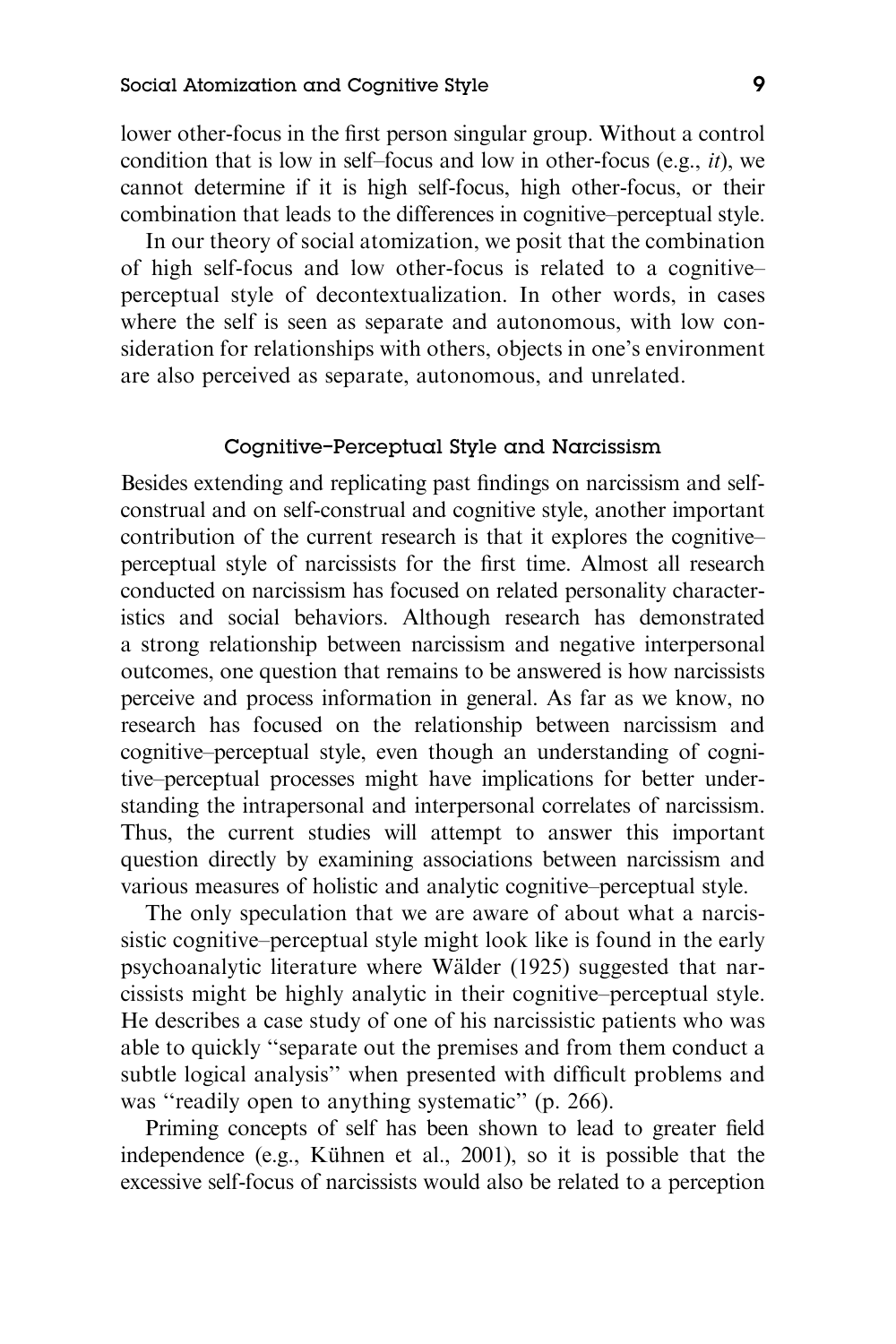that objects in the environment are independent and disconnected from each other. Because the evidence we report in this study is correlational, we can only speculate on the causal direction of the relationship, and we do so in greater depth by presenting the results of a mediation analysis involving these three variables later in this article.

#### **Overview**

The purpose of these studies is to identify and measure a link between narcissism, self-construal, and cognitive–perceptual style. To date, there has been limited research on how narcissism, at the individual level, is related to self-construal; in addition, there is no empirical research that links narcissism with an analytic cognitive– perceptual style. Examining the relationships between them could also have applied significance, such as the development of techniques to reduce negative outcomes associated with narcissism.

In four studies, participants completed the Narcissistic Personality Inventory (Raskin & Hall, 1979; Raskin & Terry, 1988) and the Self-Construal Scale (Singelis, 1994). They also completed measures of cognitive–perceptual style. In Studies 1a and 1b we used the Analysis-Holism Scale (Choi, Koo, & Choi, 2007), which is a measure of holistic thinking. In Study 2 we used the Embedded Figures Test (Witkin et al., 1971), which is a measure of analytic cognitive– perceptual style. Finally, in Study 3 we examined narcissists' performance on a visual illusion task and a measure of the representativeness heuristic (Kahneman & Tversky, 1973; Tversky & Kahneman, 1974), both of which we chose to use for this task because they require decontextualization to be successful. Participants in all studies also completed a Self-Esteem Scale (e.g., Rosenberg, 1965; Robins, Hendin, & Trzesniewski, 2001). We included this measure to demonstrate that the most consistent predictors of cognitive style will be those which involve a simultaneous focus on the self with a low focus on others (i.e., social atomization).

We expected narcissism to correlate positively with independent self-construal across all four studies. In addition, we expected narcissism to correlate negatively with interdependent self-construal, based on our theoretical model of narcissism as a case of social atomization (i.e., high self- and low other-focus). We also expected that narcissists would score low on the holism measure (Study 1), high on the Embedded Figures Test (Study 2), and be less susceptible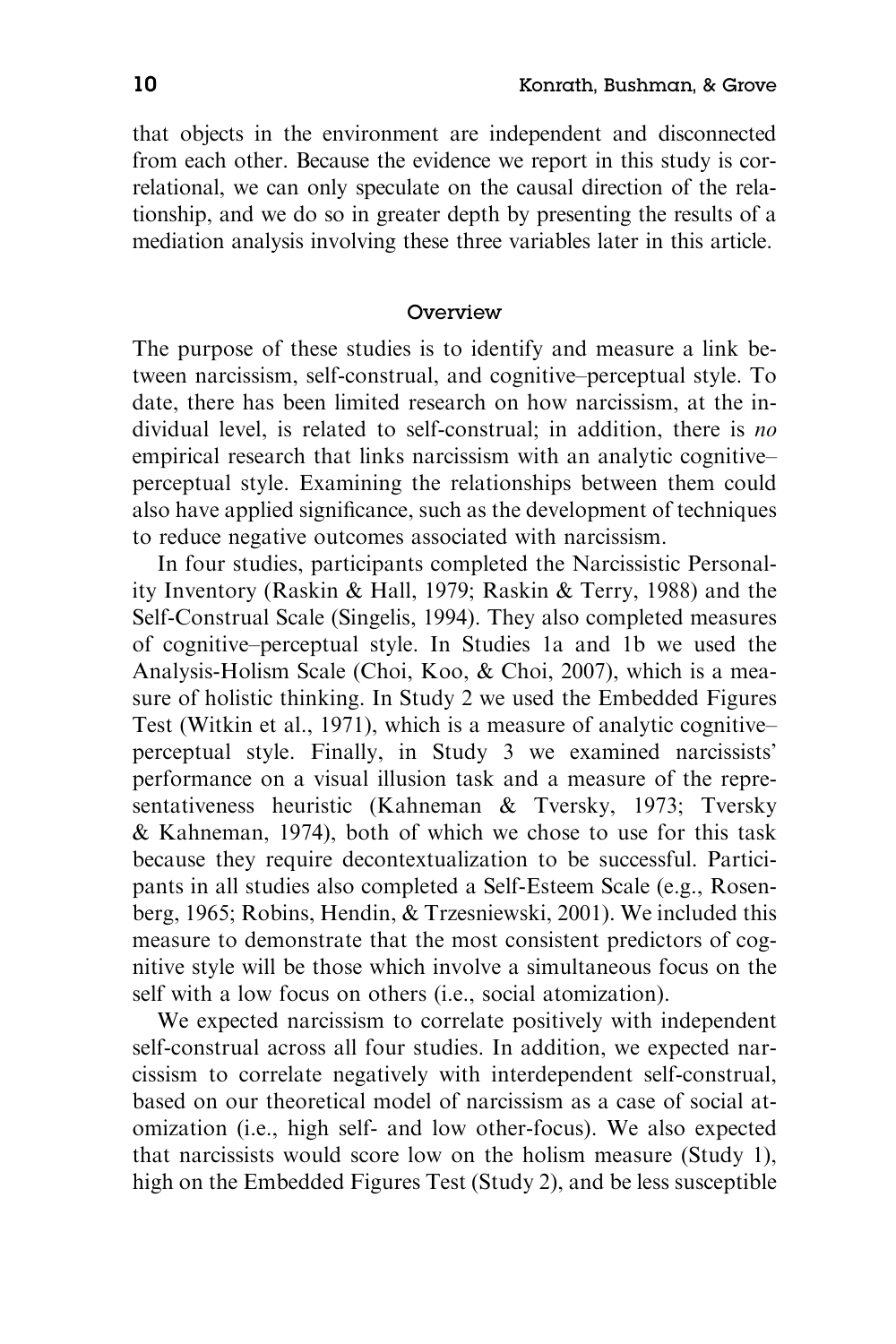to a visual illusion task and the representativeness heuristic (Study 3). Finally, we hoped to provide evidence for our theory of social atomization by showing that self-construal and narcissism are both independent, but related, predictors of cognitive style. To do so we conducted a mediation analysis that examined the role of narcissism as a possible mediator of the relationship between self-construal and cognitive style.

# STUDIES 1A AND 1B: NARCISSISM AND HOLISM

In Studies 1a and 1b we use a recently developed personality scale that measures holism to examine the cognitive–perceptual style of narcissists. People who score high on this holism scale have been found to pay more attention to the whole field rather than individual objects, consider more information when explaining causality, categorize objects using relationships rather than categorical rules, and endorse cyclical views of change (Choi et al., 2007). We expected that narcissism would be negatively related to holistic thinking.

### Method

#### Participants

In Study 1a, participants were 140 college students and community participants (78 women, 62 men) who received course credit or payment in exchange for their voluntary participation. Seventy-four participants were Caucasian, 48 were Asian American, 8 were Hispanic American, 5 were African American, and 3 were of mixed ethnicity. Their mean age was 23.06 years  $(SD = 7.62)$ . In Study 1b, participants were 96 college students (73 women, 23 men) who received payment in exchange for their voluntary participation. Forty participants were Caucasian, 36 were Asian American, 3 were Hispanic American, 11 were African American, and 6 were of mixed ethnicity. Their mean age was 20.87 years  $(SD = 2.32)$ .

# Personality Questionnaire

The personality questionnaire contained measures of narcissism, self-esteem, self-construal, and holism. In Study 1a, narcissism was assessed using the 40-item Narcissistic Personality Inventory (NPI; Raskin & Terry, 1988), whereas in Study 1b it was assessed using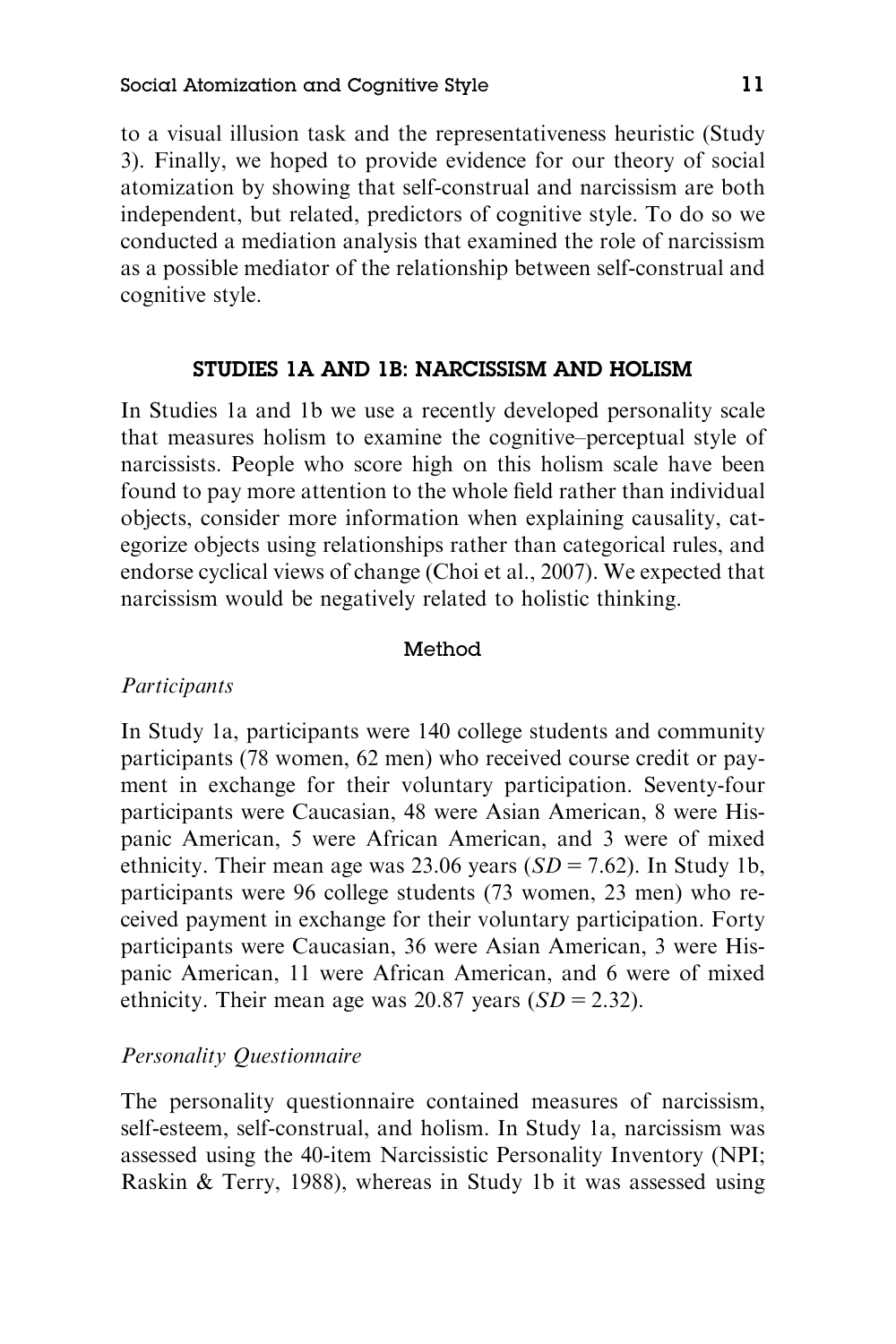the 16-item NPI (Ames, Rose, & Anderson, 2006). For each of the forced-choice dyads on the scale, participants chose either the narcissistic response (e.g., ''If I ruled the world it would be a better place'') or the nonnarcissistic response (e.g., ''The thought of ruling the world frightens the hell out of me''). The total number of narcissistic answers are summed together, with higher scores indicating higher levels of narcissism.

In Study 1a, self-esteem was assessed using the Self-Esteem Scale (Rosenberg, 1965), which consists of 10 items (e.g., ''I take a positive attitude toward myself.'' and ''On the whole, I am satisfied with myself."), that were scored using a 7-point scale ranging from 1 *(strongly* disagree) to 7 (strongly agree). In Study 1b we used the Single-Item Self-Esteem Scale (Robins et al., 2001), which consists of a single item: ''To what extent do you agree with this statement: 'I have high selfesteem'''  $(1 = not \, very \, true \, of \, me, \, 11 = very \, true \, of \, me).$ 

In both studies, self-construal was assessed using the Self-Construal Scale (Singelis, 1994). It consists of 24 items, 12 that measure interdependent self-construal (e.g., ''It is important to me to respect decisions made by the group.'') and 12 that measure independent self-construal (e.g., ''I enjoy being unique and different from others in many respects.''). Items were rated using a 7-point scale ranging from 1 (strongly disagree) to 7 (strongly agree).

In addition to measuring personality traits, we also measured selfreported holistic cognitive–perceptual style. Holism was measured in both studies using the Analysis-Holism Scale (AHS; Choi et al., 2007). Participants were asked to what extent they agreed with 24 statements endorsing holistic values (e.g., ''It is more desirable to take the middle ground than go to extremes.'' ''It is more important to pay attention to the whole than its parts.''). Items were rated on a 7 point scale  $(1 = strongly disagree, 7 = strongly agree)$ .

#### Results

# Narcissism and Self-Construal

Correlations between the individual difference variables are given in Tables 1a and 1b. Across all analyses in this article we have controlled for gender and age, because both of these variables have been found to be associated with narcissism in past research (e.g., Foster et al., 2003) and neither are directly relevant to the key tenets of our current argument. As in past research (Singelis, 1994), independent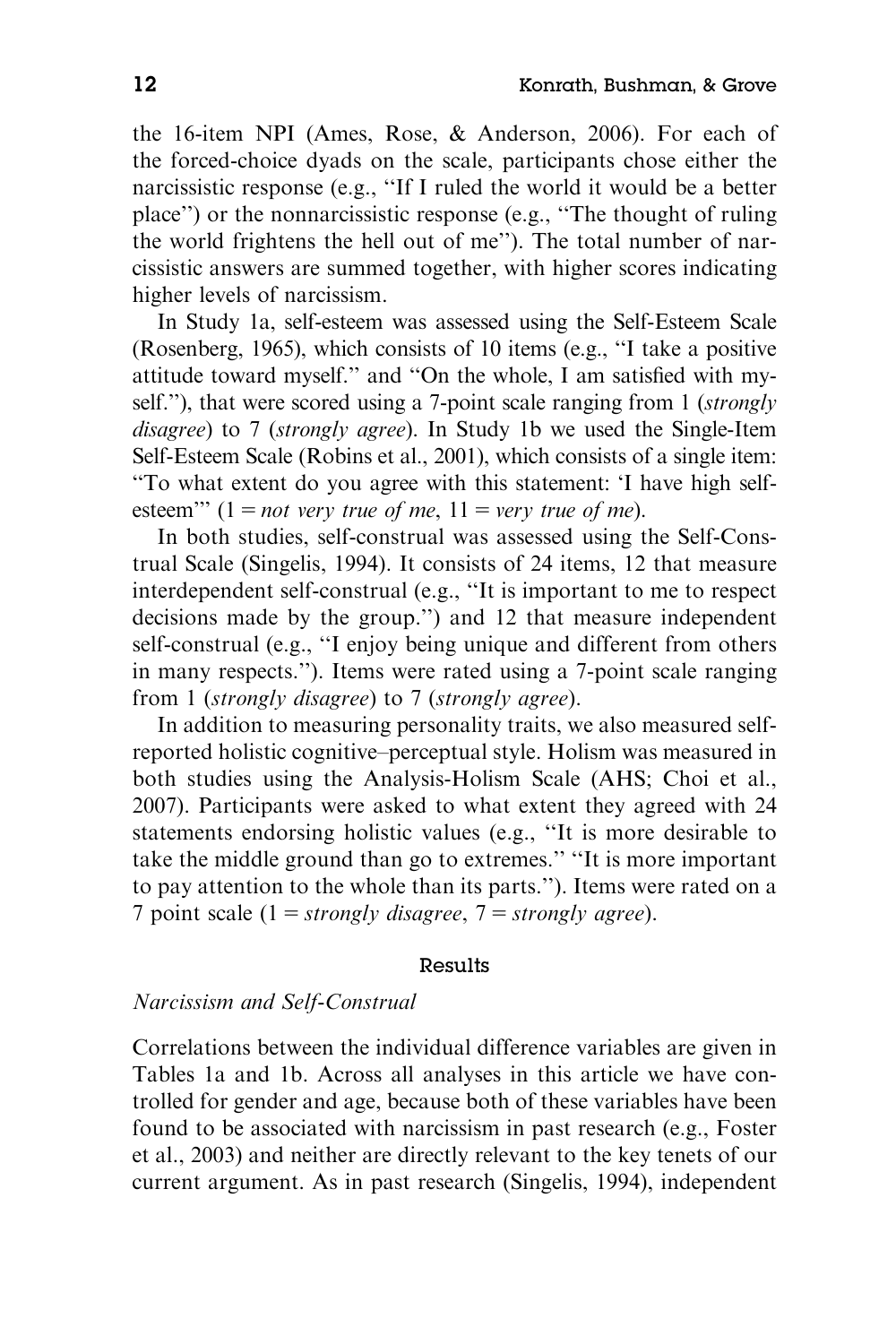| Measure                    |                               | $\mathcal{L}$                | 3                            | 4                            | 5                             |
|----------------------------|-------------------------------|------------------------------|------------------------------|------------------------------|-------------------------------|
| 1. Narcissism              | 16.48(7.10)<br>$\alpha = .85$ | $-.04$                       | $26**$                       | $-22*$                       | $.38**$                       |
| 2. Interdependence         |                               | 4.83(0.80)<br>$\alpha = .69$ | $-.12$                       | .12                          | $-.14$                        |
| 3. Independence            |                               |                              | 4.75(0.79)<br>$\alpha = .75$ | $-.16$ $\degree$             | $.34**$                       |
| 4. Holism scale<br>overall |                               |                              |                              | 4.70(0.66)<br>$\alpha = .71$ | $-.06$                        |
| 5. Self-esteem             |                               |                              |                              |                              | 5.46 (0.97)<br>$\alpha = .82$ |

|                                                                 | Table $1\sigma$      |  |  |
|-----------------------------------------------------------------|----------------------|--|--|
| Relationship Between Narcissism and Other Individual Difference |                      |  |  |
|                                                                 | Measures in Study 1a |  |  |

*Note.*  $N = 140$ . Scale means, standard deviations (in parentheses), and Cronbach's  $\alpha$ coefficients are on the diagonal. All results are controlling for participant gender  $(male = 1, female = 0)$  and age.

 $p < 0.10, \, p < 0.05, \, \frac{100}{3} < 0.01.$ 

and interdependent self-construal were orthogonal in both studies. Thus, we examine their relationships with narcissism separately. As expected based on past research (e.g., Le, 2005) narcissism was positively correlated with independent self-construals in both stud-

Table 1b Relationship Between Narcissism and Other Individual Difference Measures in Study 1b

| Measure                                           |                | 2                                     | 3                            | 4                                    | 5.             |
|---------------------------------------------------|----------------|---------------------------------------|------------------------------|--------------------------------------|----------------|
| 1. Narcissism $(16$ -item scale $)$ 5.36 $(3.37)$ | $\alpha = .75$ | $-17$                                 | $42**$                       | $-.18~^\sim$                         | - 50**         |
| 2. Interdependence                                |                | $4.99(0.77) = 0.04$<br>$\alpha = .74$ |                              | $.42**$                              | $-.05$         |
| 3. Independence                                   |                |                                       | 4.82(0.98)<br>$\alpha = .71$ | .00.                                 | $.47**$        |
| 4. Holism scale overall                           |                |                                       |                              | $5.03(0.53) - .06$<br>$\alpha = .74$ |                |
| 5. Self-esteem (single-item<br>self-esteem scale) |                |                                       |                              |                                      | 7.62<br>(2.38) |

*Note.*  $N = 96$ . Scale means, standard deviations (in parentheses), and Cronbach's  $\alpha$ coefficients are on the diagonal. All results are controlling for participant gender  $(male = 1, female = 0)$  and age.

 $p < 10$ , \*\*p $< 01$ .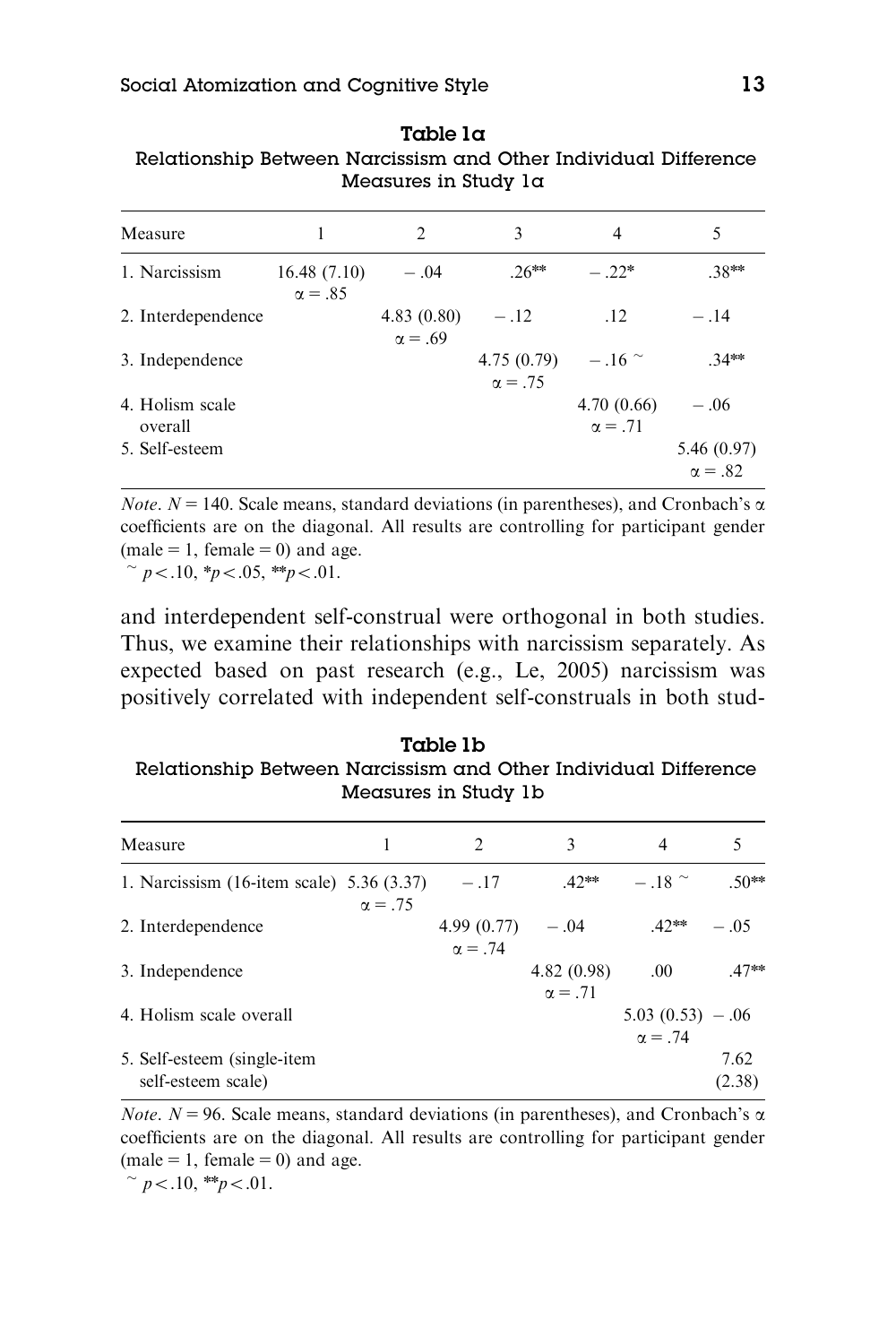ies. However, it was not related to interdependence in either srudy (see Tables 1a and 1b).

# Narcissism and Holism

Confirming our hypotheses, there was a significant negative association between narcissism and holism on the overall Analysis-Holism Scale in Study 1a and a marginally significant association in Study 1b (see Tables 1a and 1b). We combined Studies 1a and 1b in order to examine overall patterns in the relationships between the variables. To do this, we first standardized self-esteem and narcissism in both studies, because we used shortened versions of each scale in Study 1b. We next combined the two files and examined the overall correlations. We found that narcissism was positively related to independence,  $r(228) = .32$ ,  $p < .001$ , and was marginally negatively related to interdependence,  $r(228) = -.11$ ,  $p = .098$ . Narcissism was also negatively related to holism overall,  $r(228) = -.21$ ,  $p = .001$ .

# Self-Construal and Holism

In Study 1a there was a marginal negative relationship between independent self-construal and holism and no relationship between interdependent self-construal and holism overall. Study 1b found no overall relationship between independence and holism, but found a positive relationship between interdependence and holism overall. Combining Studies 1a and 1b into one data file, we found that the consistent pattern across the two studies was a positive correlation between interdependence and holism overall,  $r(232) = .24$ ,  $p < .001$ .

# Mediation Analysis

Next, we wondered whether the relationship between self-construal and holism was mediated by narcissism using the methods of Baron and Kenny (1986). To test for this, we created a difference score measure for each study in this article by subtracting interdependence from independence. Lower numbers for this combined self-construal variable indicate that interdependence is higher relative to independence, and higher numbers indicate that independence is higher. We are aware that the use of difference scores is a subject of much debate (e.g., Bedeian, Day, Edwards, Tisak, & Smith, 1994); however, we have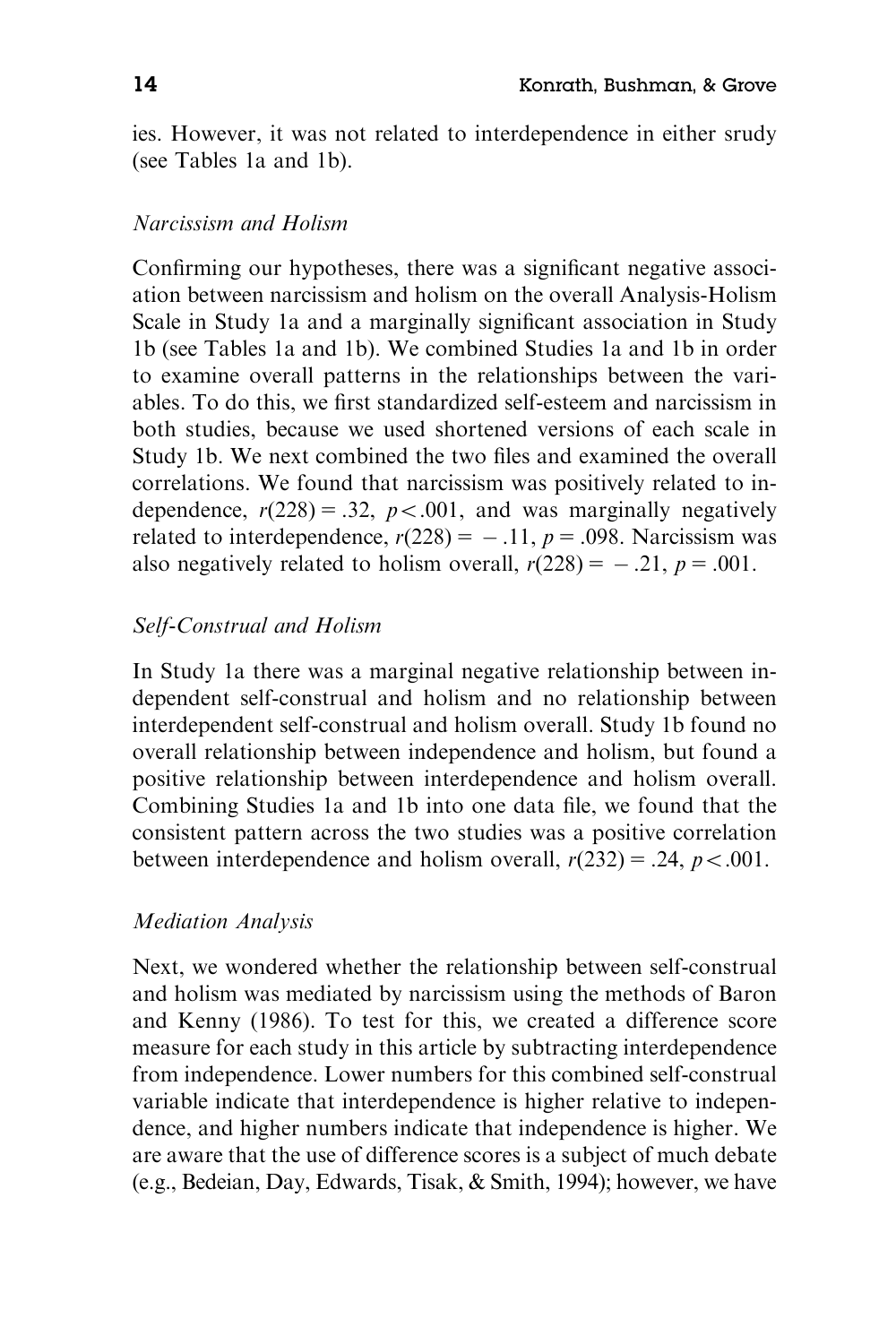an important theoretical reason to do so. To test our theory of social atomization, it is important to examine the effect of only two of the four self–other focus quadrants on cognitive style (see Figure 1). The two quadrants of interest are Atomized (high self-focus, low otherfocus) and Dependent (low self-focus, high other-focus). We expect that people in the Atomized quadrant will have the most analytic cognitive–perceptual style and people in the Dependent quadrant will have the most holistic one, with the other two quadrants (Balanced: high self, high other, and Detached: low self, low other) somewhere in between. The important point is that the latter two quadrants should not vary in their levels of cognitive style because neither of them are on the Atomized–Dependent continuum. Thus, it is justifiable in terms of our theory if a difference score effectively equalizes them because they have similar relative levels of independence and interdependence. Because the difference between independence and interdependence is the critical variable of interest for social atomization theory, a difference score is appropriate to use in this case because it can capture the predominance of independent self-construal relative to interdependent self-construal in each person and vice versa.

In regression analyses, socially atomized self-construal (i.e., high independence, low interdependence) was positively related to narcissism and negatively related to holism. Narcissism was also negatively related to cognitive–perceptual style. However, when controlling for narcissism, the relationship between self-construal and cognitive–perceptual style was significantly reduced, which provided evidence for partial mediation (see Table 4).

#### Discussion

Across Studies 1a and Study 1b we found some evidence that narcissism is associated with a more independent and a somewhat less interdependent self-construal. That narcissism is related to independence is consistent with Le's (2005) work, and our other studies will, we hope, provide more clarification as to the relationship between narcissism and interdependence, which we hypothesize should be negative. We also found that narcissism is negatively related to self-reported holistic thinking overall.

There was no relationship between independent self-construal and self-reported holism overall; however, there was a positive correlation between interdependence and holism. Across the two studies,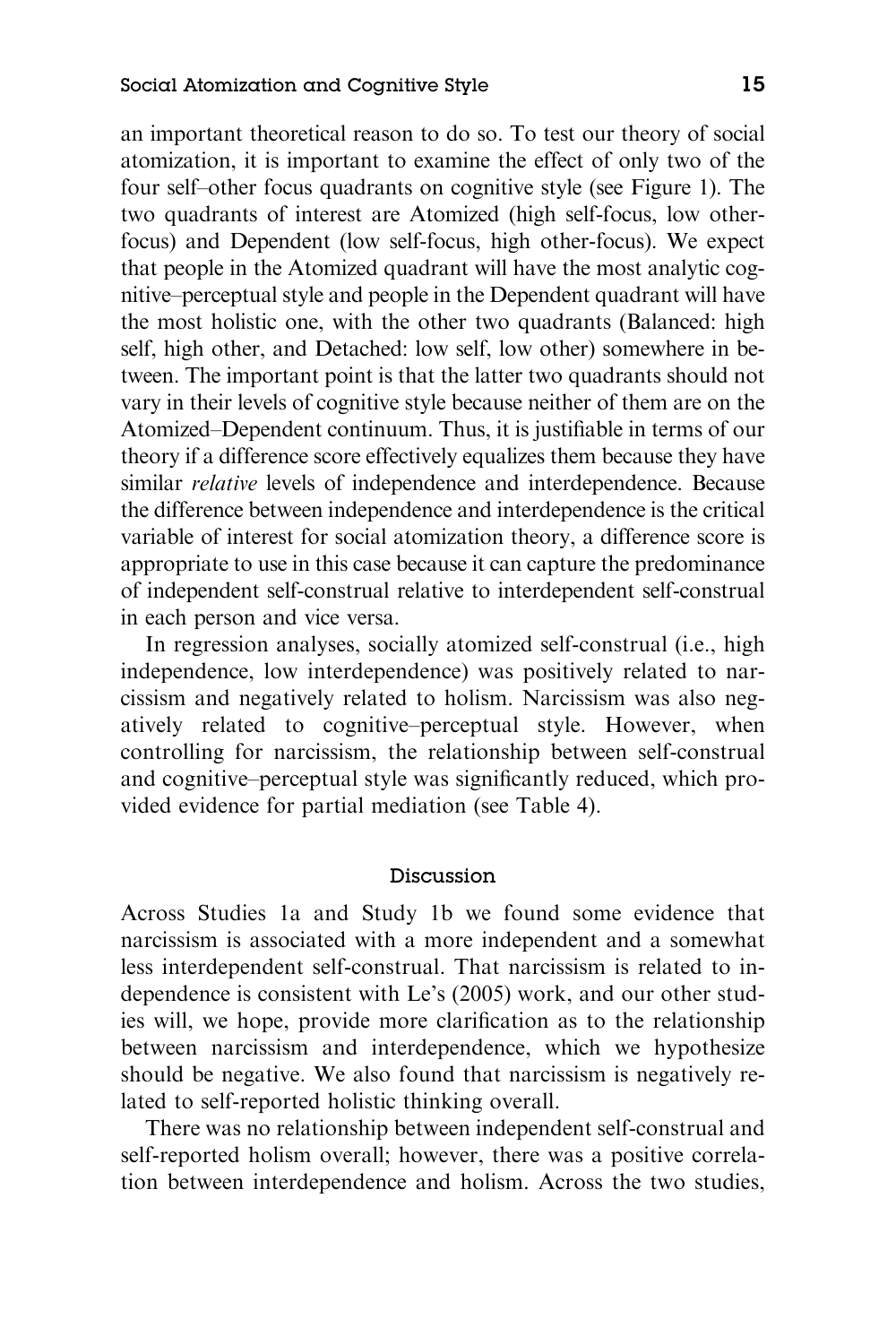people with interdependent self-construals look like the opposite of narcissists in their approach to context: They report that they see the world as complexly interrelated parts that make up a larger whole.

Although self-esteem was related to narcissism and independence in both studies, it was not related to cognitive style in either of them. Self-esteem and narcissism both involve a focus on the positive aspects of the self; however, narcissism is also associated with lower empathy and interest in others (Campbell et al., 2002), so we would not expect self-esteem to be related to cognitive– perceptual style.

Another important finding was that the relationship between socially atomized self-construal and cognitive style was partially mediated by narcissism. This means that increasing social atomization (i.e., high independence, low interdependence) leads to increased narcissism, which leads to a less holistic cognitive style, with a remaining independent effect of social atomized self-construal on selfreported cognitive–perceptual style. Given the use of a self-report measure of cognitive–perceptual style and given that this is only a first test of our theory, we felt it was premature to make any conclusions without further evidence.

# STUDY 2: NARCISSISM AND ANALYTIC COGNITIVE–PERCEPTUAL STYLE

Studies 1a and 1b can be seen as an initial test of our theory of social atomization, but they could be improved with the use of a standardized, more perceptual measure of cognitive–perceptual style rather than a self-report measure that is subject to the associated biases of such measures. Thus, in Study 2 we used the Embedded Figures Test, an established standardized test that measures analytic cognitive– perceptual style to assess whether (a) narcissism is related to selfconstrual and cognitive style, (b) self-construal is related to cognitive style, and (c) the relationship between socially atomized self-construal and cognitive style is partially mediated by narcissism.

# Method

### **Participants**

Participants were 111 college students (92 women, 19 men) who received course credit in exchange for their voluntary participation. Seventy-seven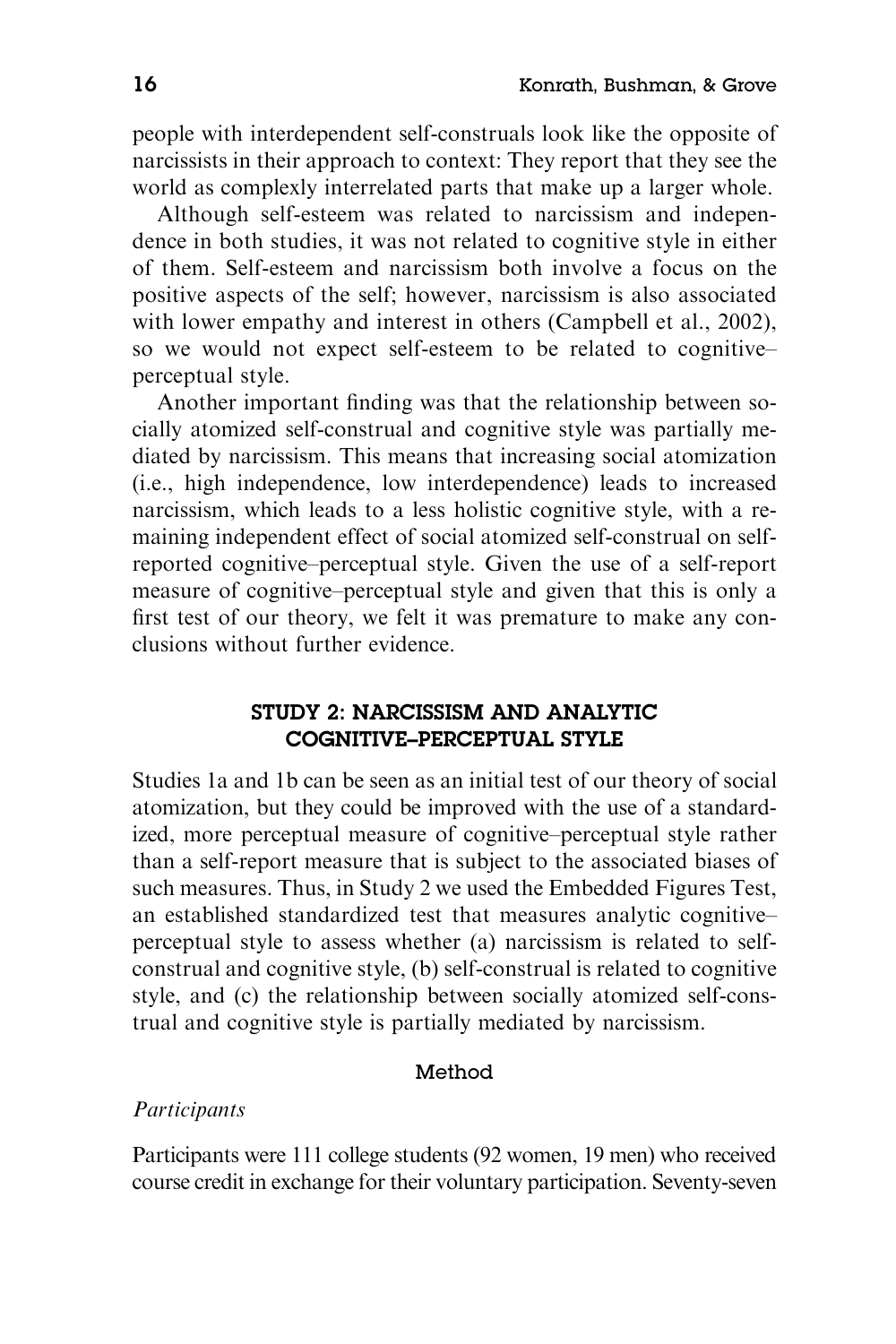participants were Caucasian, 17 were Asian American, 3 were Hispanic American, 5 were African American, and 9 were of mixed or unknown ethnic background. Their mean age was 18.67 years  $(SD = 0.76)$ .

# Procedure

Participants were told that the researchers were studying personality traits. After informed consent was obtained, participants completed the NPI (Raskin & Terry, 1988), the Self-Esteem Scale (Rosenberg, 1965), and the Self-Construal Scale (Singelis, 1994). Next, participants completed the Embedded Figures Test (Witkin et al., 1971), which measures field independence or analytic cognitive–perceptual style. The Embedded Figures Test contains 18 complex figures, each containing one simple embedded figure. After a 2-min trial block, the test is done in two separate 5-min blocks of nine shapes each. In each of the 5-min blocks, participants try to locate as many of the embedded simple figures as they can. Total scores can range from 0 to 18, with higher scores indicating higher levels of field independence.

# Results

Correlations between the individual difference variables are given in Table 2. As expected, narcissism was positively correlated with independence and was negatively correlated with interdependence. As predicted, narcissism was positively correlated with performance on the EFT. This conceptually replicates the results reported in Studies 1a and 1b using a different cognitive style measure. Overall, those with more independent self-construals performed better on the Embedded Figures Task, indicating that they were more field independent, but there was no association between interdependent selfconstrual and performance on the EFT.

#### Mediation Analysis

In regression analyses, socially atomized self-construal (i.e., high independence, low interdependence) was again positively related to narcissism and a more analytic cognitive–perceptual style. Narcissism was again related to an analytic cognitive–perceptual style. However, when controlling for narcissism, the relationship between self-construal and cognitive–perceptual style was again reduced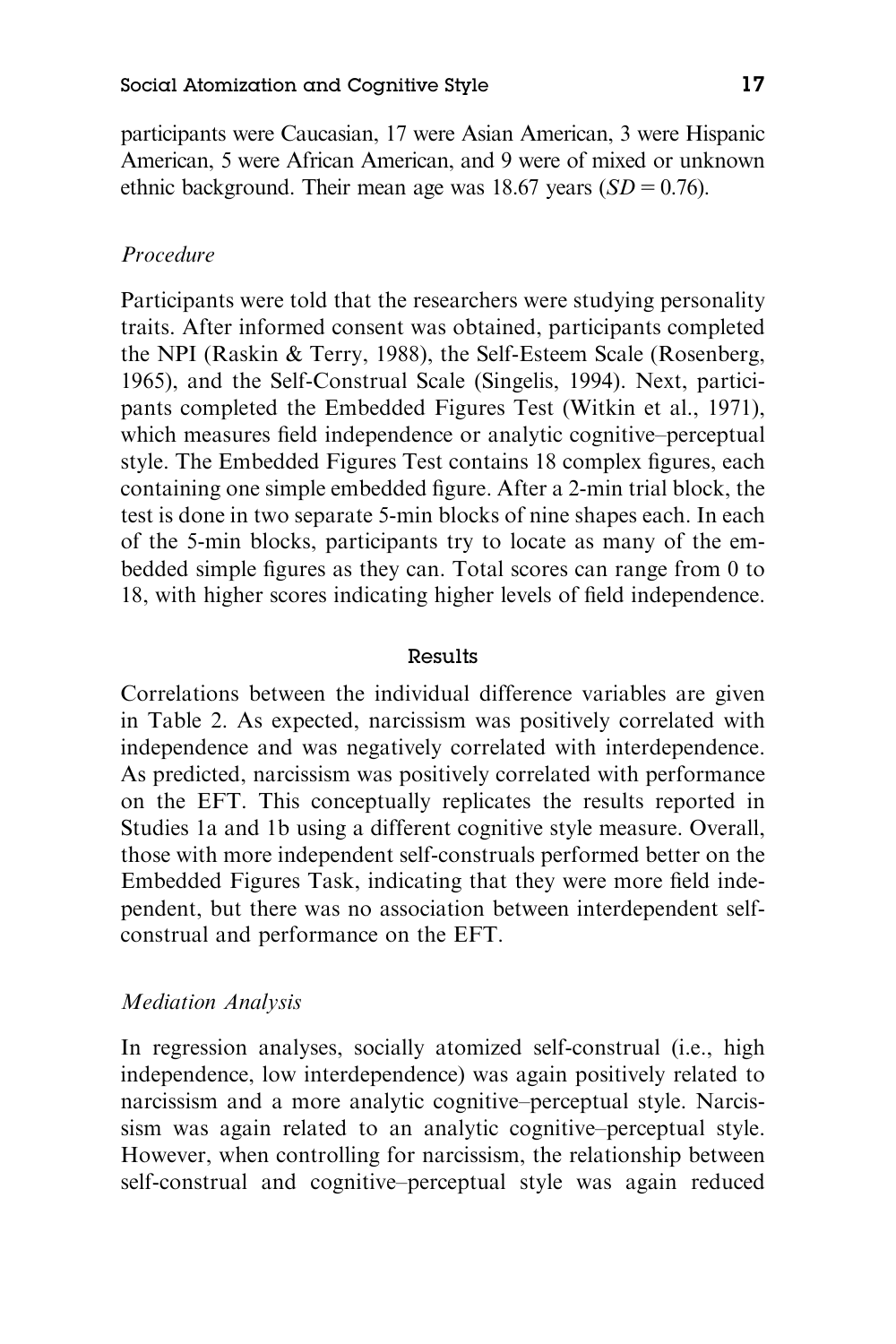| Measure                     | 1                              | $\overline{2}$               | 3                            | 4                             | 5                             |
|-----------------------------|--------------------------------|------------------------------|------------------------------|-------------------------------|-------------------------------|
| 1. Narcissism               | 18.84 (6.66)<br>$\alpha = .83$ | $-45**$                      | $31**$                       | $.19*$                        | $.24*$                        |
| 2. Interdependence          |                                | 5.02(0.71)<br>$\alpha = .70$ | .04                          | $-.09$                        | $-.15$                        |
| 3. Independence             |                                |                              | 5.02(0.69)<br>$\alpha = .67$ | $.19*$                        | $.24*$                        |
| 4. Embedded<br>Figures Test |                                |                              |                              | 10.75(4.74)<br>$\alpha = .82$ | $.17~\degree$                 |
| 5. Self-Esteem              |                                |                              |                              |                               | 5.83 (0.86)<br>$\alpha = .85$ |

Table 2 Relationship Between Narcissism and Other Individual Difference Measures in Study 2

*Note.*  $N = 111$ . Scale means, standard deviations (in parentheses), and Cronbach's  $\alpha$ coefficients are on the diagonal. All results are controlling for participant gender  $(male = 1, female = 0)$  and age.

 $p < 0.10$ ,  $np < 0.05$ ,  $mp < 0.01$ .

 $(p = .055)$ , which provided more evidence for partial mediation (see Table 4).

#### Discussion

As in Studies 1a and 1b, we found that narcissism is positively related to independent self-construal. However, unlike in the first two studies, Study 2 found that narcissism is also negatively related to interdependent self-construal. Given this inconsistency, we conducted a meta-analysis of all of our studies after Study 3 to determine the overall relationship between narcissism and self-construal. Although self-esteem was related to narcissism and independence, it was again not significantly related to cognitive style. In addition, we found, as predicted, that narcissism was associated with higher scores on the Embedded Figures Test, a test of analytic cognitive– perceptual style. This finding conceptually replicates the association between narcissism and lower holism found in Studies 1a and 1b. The correlations between narcissism and field independence appear to be small, but the effect in Study 2 appears to be of a similar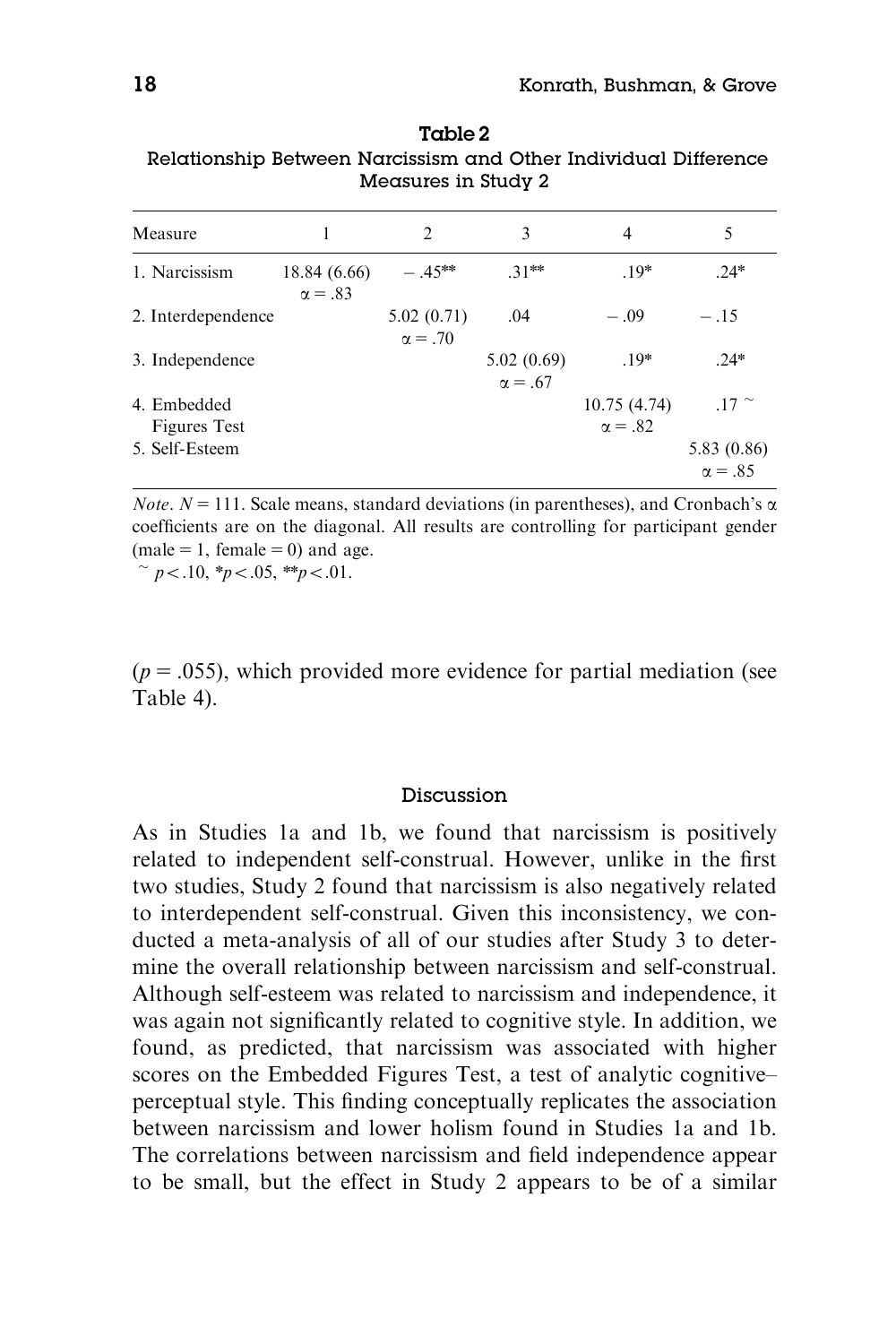magnitude as the more established relationship between independent self-construal and field independence.

Study 2 highlights the usefulness of considering the social atomization quadrant when examining the relationship between self- and other-focus and cognitive style. Using very similar measures, in Study 1a and Study 1b, we found that in one case independence was the more important predictor of cognitive style and in the other case it was interdependence. In Study 2 we found that independent, but not interdependent, self-construal is related to cognitive style. When researchers use a single dimension to study self- and other-focus, they will likely end up with these kinds of inconsistent patterns. It is possible that with more studies we could understand why in each specific study one predictor is more prominent than another (e.g., demographic differences may influence this); however, across both studies we found that a consistent pattern emerges when examining the effect of socially atomized self-construal on cognitive–perceptual style.

# STUDY 3: ADDITIONAL EVIDENCE FOR SOCIAL ATOMIZATION THEORY

In Study 3 we attempted to expand the idea of analytical cognitive– perceptual style by examining other, more exploratory, measures. For example, one item we included is a standard visual illusion. Highly analytic people should be less susceptible to such visual illusions because they can disembed visual information from its context. Because holistic people are more likely to process visual information embedded in its context, they should be especially susceptible to visual illusions. Thus, in this study we predict that narcissists should be less susceptible to visual illusions because their analytic cognitive–perceptual style allows them to easily disembed information from its context.

Another implication of narcissists' superior analytical abilities is that they should be less susceptible to heuristics that require a decontextualized thinking style to be successful. In the representativeness heuristic, people are given two pieces of information: a description of a highly stereotypical target and statistical data about the target's true likelihood of fitting the stereotype (Kahneman & Tversky, 1973; Tversky & Kahneman, 1974). If people process these two pieces of information as separate, they are likely to realize that the statistical information is more accurate than the written description. A more holistic approach that fuses these two aspects of the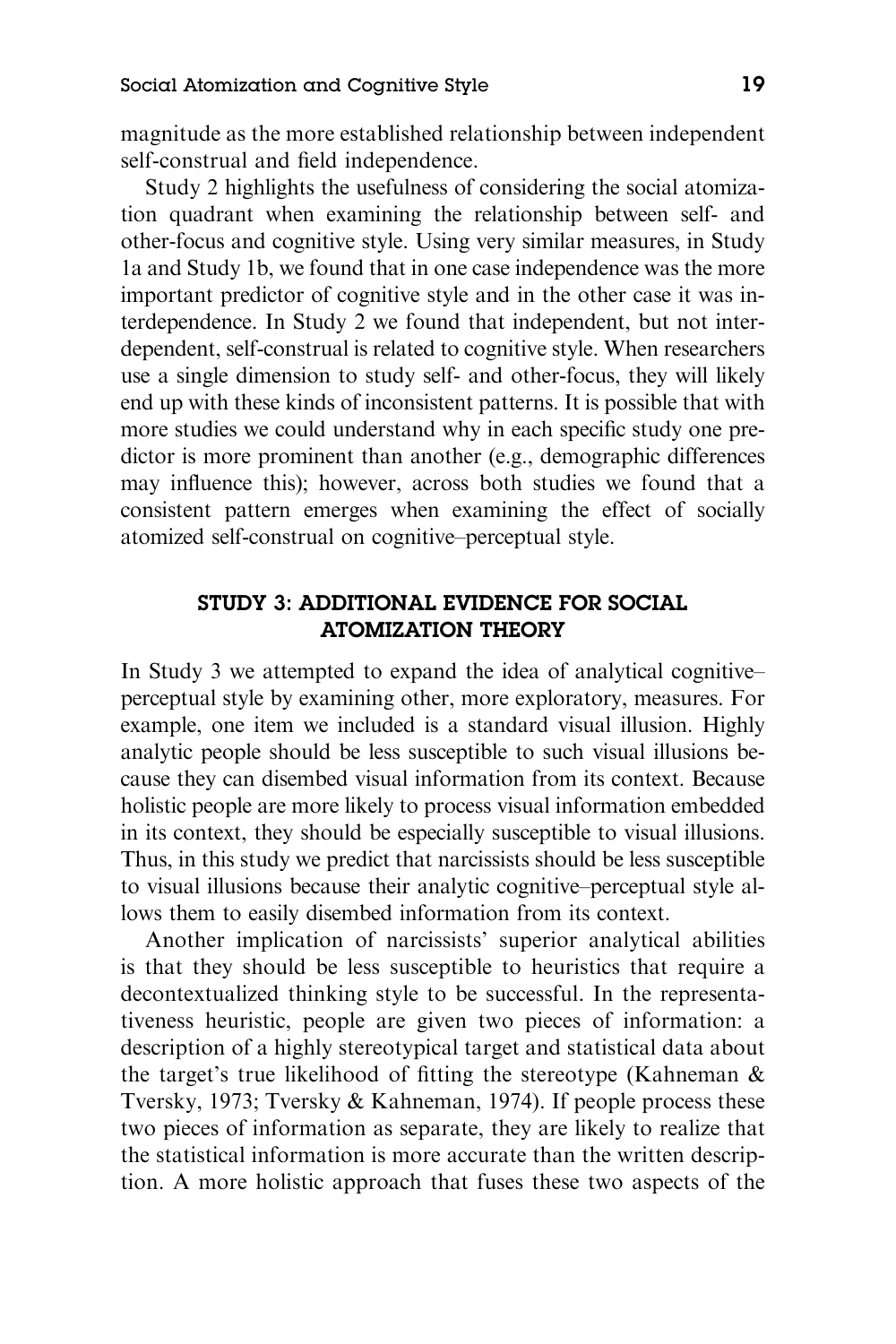question leads to an overestimation that the description is indeed from the stereotyped occupation. Thus, in Study 3 we examine whether narcissists are more accurate in using base rate information when given an example of the representativeness heuristic.

### Method

# Participants

Participants were 80 college students (49 women, 31 men) who received course credit in exchange for their voluntary participation. Fifty-five participants were Caucasian, 20 were Asian American, 3 were African American, and 2 were unknown. Their mean age was 18.82 years  $(SD = 2.16)$ .

# Procedure

Participants were told that the researchers were studying personality traits, and they completed a questionnaire that included the same measures as the previous studies (narcissism, self-construal, selfesteem). They were next shown a visual illusion that depicts a picture of two sets of apartment houses on a block with a street down the middle. In the picture there are two lines, AB and CD, which are actually identical in length but AB appears much longer because of distractor lines drawn in the middle. We first asked participants which line appeared to be longer, and then asked by how much longer the line was, giving them seven options ranging from 2 mm to more than 12 mm. Participants were told that they should write the word ''seen'' on the picture if they had previously seen this visual illusion.

Next, participants were asked to read the following paragraph which is a measure of the representativeness heuristic (Kahneman & Tversky, 1973; Tversky & Kahneman, 1974):

A panel of psychologists have interviewed and administered personality tests to 30 engineers and 70 lawyers, all successful in their respective fields. On the basis of this information, short descriptions of the 30 engineers and 70 lawyers have been written. Below you will find one description, chosen at random from the 100 available descriptions. For the description below, please indicate your probability that the person described is an engineer, on a scale from 0 to 100.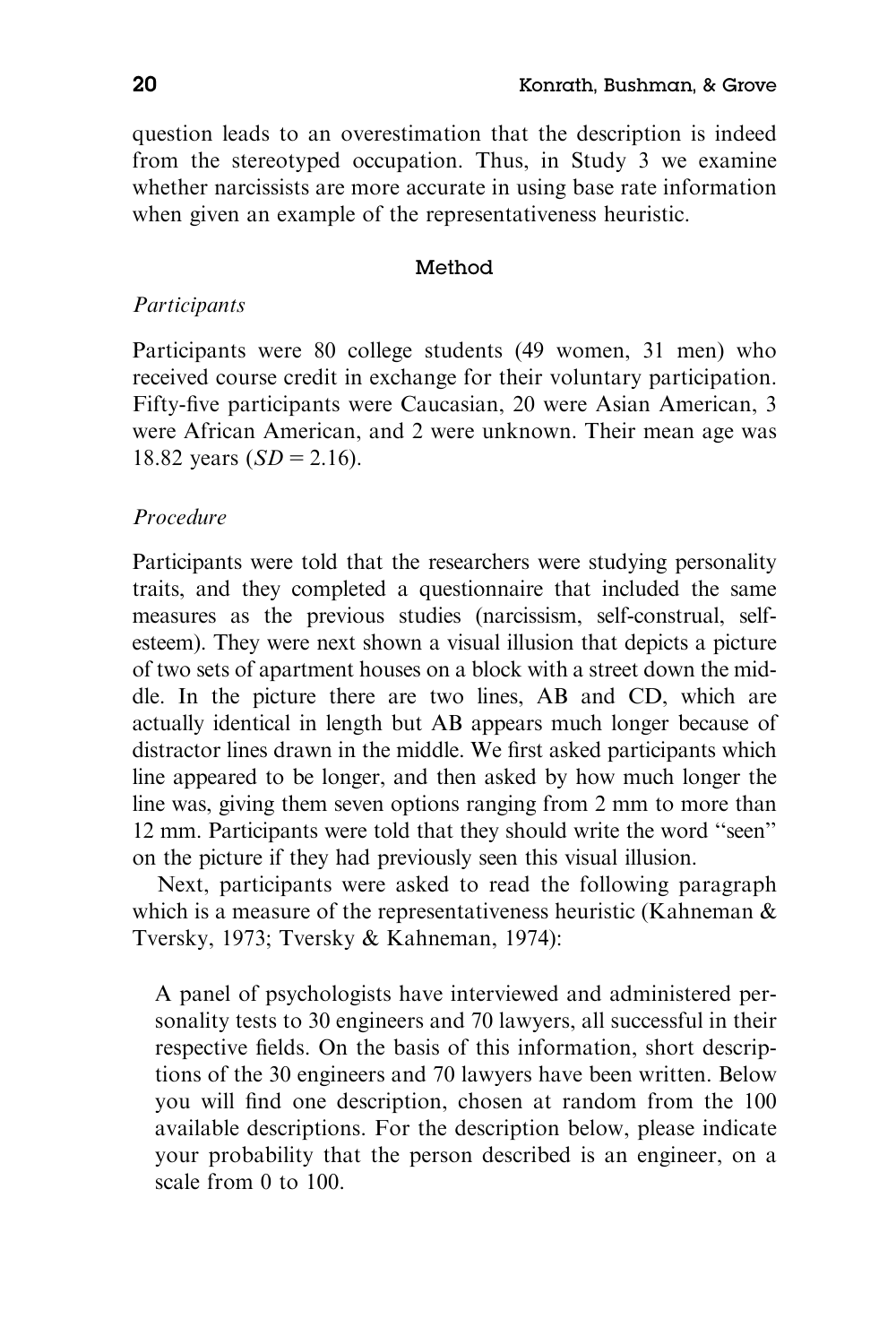Description: Hans K. is 45 years old. He is married and has four children. Hans K. is generally conservative, careful, and ambitious. He shows no interest in social and political issues. He spends most of his time on his many hobbies, which include working on his house, sailing, and solving mathematical puzzles.

After reading these paragraphs participants were asked what the probability was that Hans K. was one of the 30 engineers in the sample of 100. The correct answer is 30 because the description clearly states that the description was chosen at random; however, past research has found that people tend to overestimate the probability that Hans is an engineer because Hans fits into their stereotypical idea of what an engineer would be like (Kahneman & Tversky, 1973; Tversky & Kahneman, 1974). We thought that people scoring high in narcissism, however, would be more accurate in their estimate because their analytic cognitive–perceptual style would lead to more attention to the given base rate.

#### Results

# Narcissism and Self-Construal

Correlations between the individual difference variables are given in Table 3. Consistent with past research (Singelis, 1994), independent and interdependent self-construal were uncorrelated. As expected, narcissism was positively correlated with independence and negatively correlated with interdependence.

# Narcissism and Visual Illusion

Three participants chose not to answer this question and 4 were excluded for failing to follow instructions. Although 2 participants said that they had previously seen this visual illusion, the results remained the same whether they were included or excluded, so we kept them in this analysis. We ran a correlation between narcissism and the length that participants thought that one line exceeded the other. A longer estimate represents more susceptibility to the visual illusion whereas a shorter one represents less susceptibility. We found that people scoring high in narcissism reported a smaller difference between the two line lengths. In other words, narcissists were less susceptible to the visual illusion.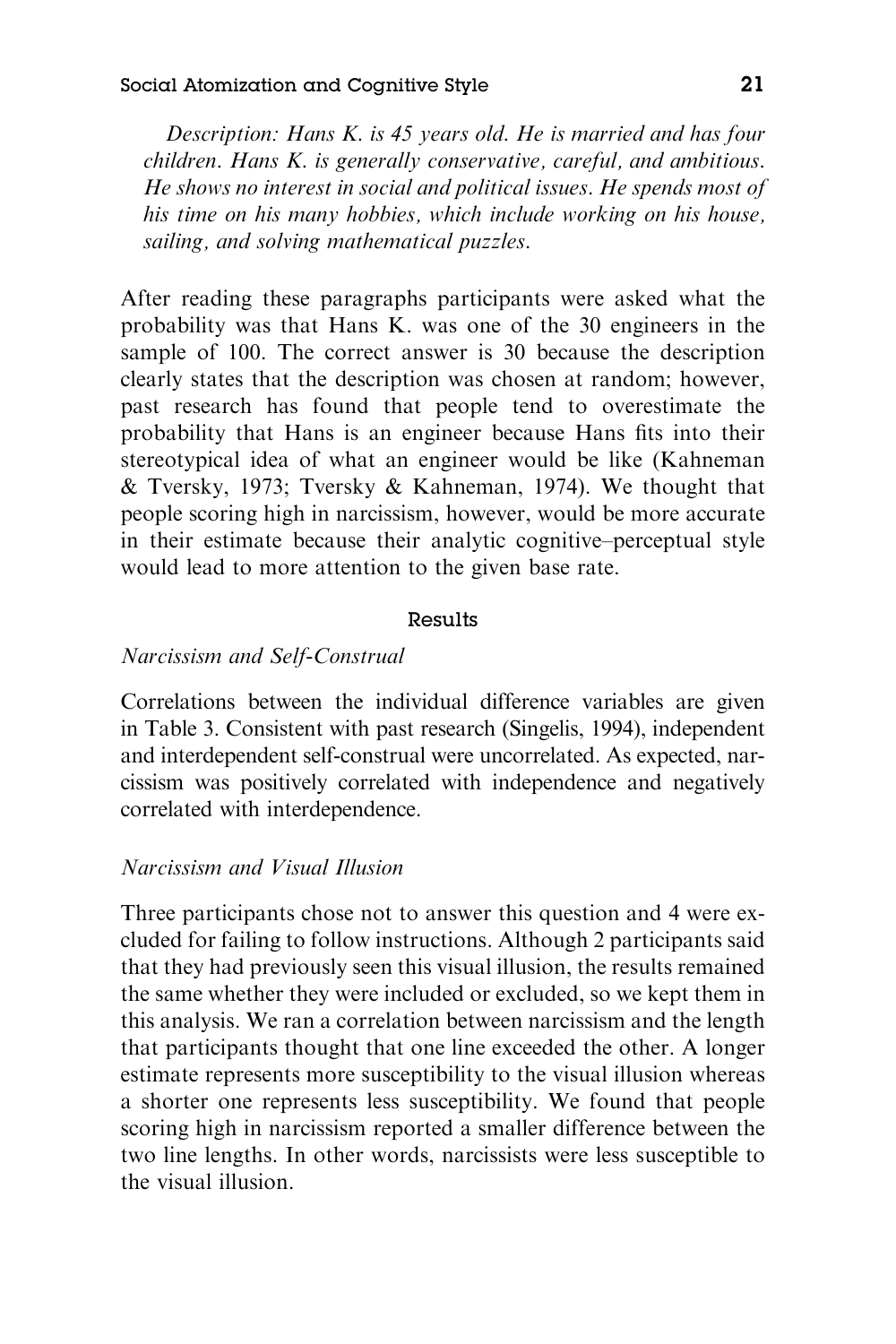| Measure                                                                     | 1                             | $\overline{2}$ | 3                                             | $\overline{4}$ | 5                        | 6                             |
|-----------------------------------------------------------------------------|-------------------------------|----------------|-----------------------------------------------|----------------|--------------------------|-------------------------------|
| 1. Narcissism                                                               | 17.28(6.77)<br>$\alpha = .83$ | $-.35***$      |                                               |                | $.45***$ $-.27*$ $-.23*$ | $.26**$                       |
| 2. Interdependence                                                          |                               | $\alpha = .72$ | $4.92(0.74) - 0.02$                           | $.29*$         | .06                      | $-.04$                        |
| 3. Independence                                                             |                               |                | $4.73(0.83) - 0.23* - 0.01$<br>$\alpha = .76$ |                |                          | $.39**$                       |
| 4. Visual illusion<br>performance<br>(higher numbers)<br>$=$ more illusion) |                               |                |                                               | (1.79)         | $3.46 - 0.01$            | .02                           |
| 5. Engineering<br>problem (higher<br>$numbers =$<br>more error)             |                               |                |                                               |                | 34.43<br>(27.50)         | $-.08$                        |
| 6. Self-esteem                                                              |                               |                |                                               |                |                          | 5.54 (0.86)<br>$\alpha = .86$ |

Table 3 Relationship Between Narcissism and Other Individual Difference Measures in Study 3

*Note.*  $N = 80$ . Scale means, standard deviations (in parentheses), and Cronbach's  $\alpha$ coefficients are on the diagonal. All results are controlling for participant gender  $(male = 1, female = 0)$  and age. \* $p < .05$ , \*\* $p < .01$ .

# Self-Construal and Visual Illusion

Interestingly, we also found that people with a more interdependent self-construal were also more susceptible to this illusion, whereas people with a more independent self-construal were less susceptible to it.

# Mediation Analysis

We again found that narcissism partially mediated the relationship between socially atomized self-construal and cognitive–perceptual style (see Table 4).

# Narcissism and the Representativeness Heuristic

We first calculated an error score on the representativeness task by subtracting the correct score of 30 from participants' answers and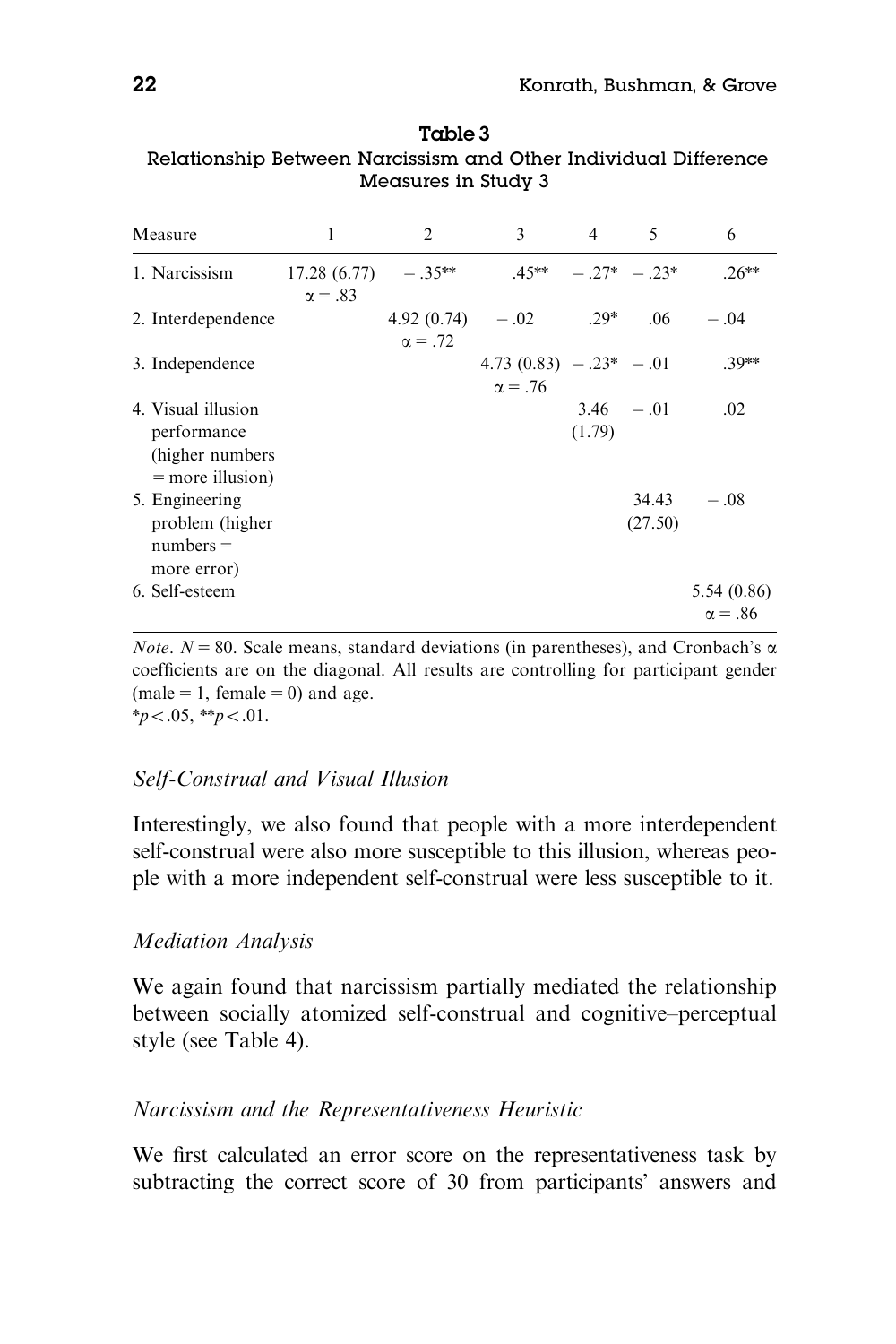|                                                                                                                                        |         | Study 2<br>Studies 1a (Embedded Study 3<br>(Holism) Test) | and 1b Figures (Visual<br>Illusion)                                     | Study 3<br>(Engineering)                                                                              |
|----------------------------------------------------------------------------------------------------------------------------------------|---------|-----------------------------------------------------------|-------------------------------------------------------------------------|-------------------------------------------------------------------------------------------------------|
| Social atomization<br>with narcissism<br>Social atomization                                                                            |         |                                                           | $\beta = .297$ ** $\beta = .558$ ** $\beta = .548$ ** $\beta = .548$ ** |                                                                                                       |
| with cognitive style $\beta = -.202**\beta = .203* \beta = -.341**\beta = -.120$<br>Narcissism with                                    |         |                                                           |                                                                         |                                                                                                       |
| cognitive style<br>Social atomization                                                                                                  |         |                                                           | $\beta = -.201**\beta = .185*$ $\beta = -.258*$ $\beta = -.256*$        |                                                                                                       |
| with cognitive style, $\beta = -.154^*$ $\beta = .144$ $\beta = -.287^*$ $\beta = .030$<br>controlling for<br>narcissism<br>Sobel test |         |                                                           |                                                                         |                                                                                                       |
|                                                                                                                                        |         |                                                           |                                                                         | $Z = -2.63**Z = 1.88$ $\degree$ $Z = -2.17*Z = -2.11*$                                                |
| Result                                                                                                                                 | Partial |                                                           |                                                                         | Partial Partial No mediation<br>mediation mediation mediation (nonsignificant<br>key<br>relationship) |

| Table 4                                                         |
|-----------------------------------------------------------------|
| Tests of Narcissism as a Mediating Variable in the Relationship |
| Between Social Atomization and Cognitive Style                  |

All results are controlling for participant gender (male  $= 1$ , female  $= 0$ ) and age.  $p < 0.10$ , \* $p < 0.05$ , \*\* $p < 0.01$ .

converting the score to its absolute value so that larger numbers represent more deviation (positive or negative) from the correct answer. Only 4 participants guessed that the probability of Hans being an engineer was below 30, and because the analyses were the same whether they were included or excluded, we included them in the analyses. Overall, we found, as predicted, that narcissists were more accurate in their estimates of the probability that Hans was an engineer.

# Self-Construal and the Representativeness Heuristic

Independent and interdependent self-construal were not related to performance on the representativeness heuristic.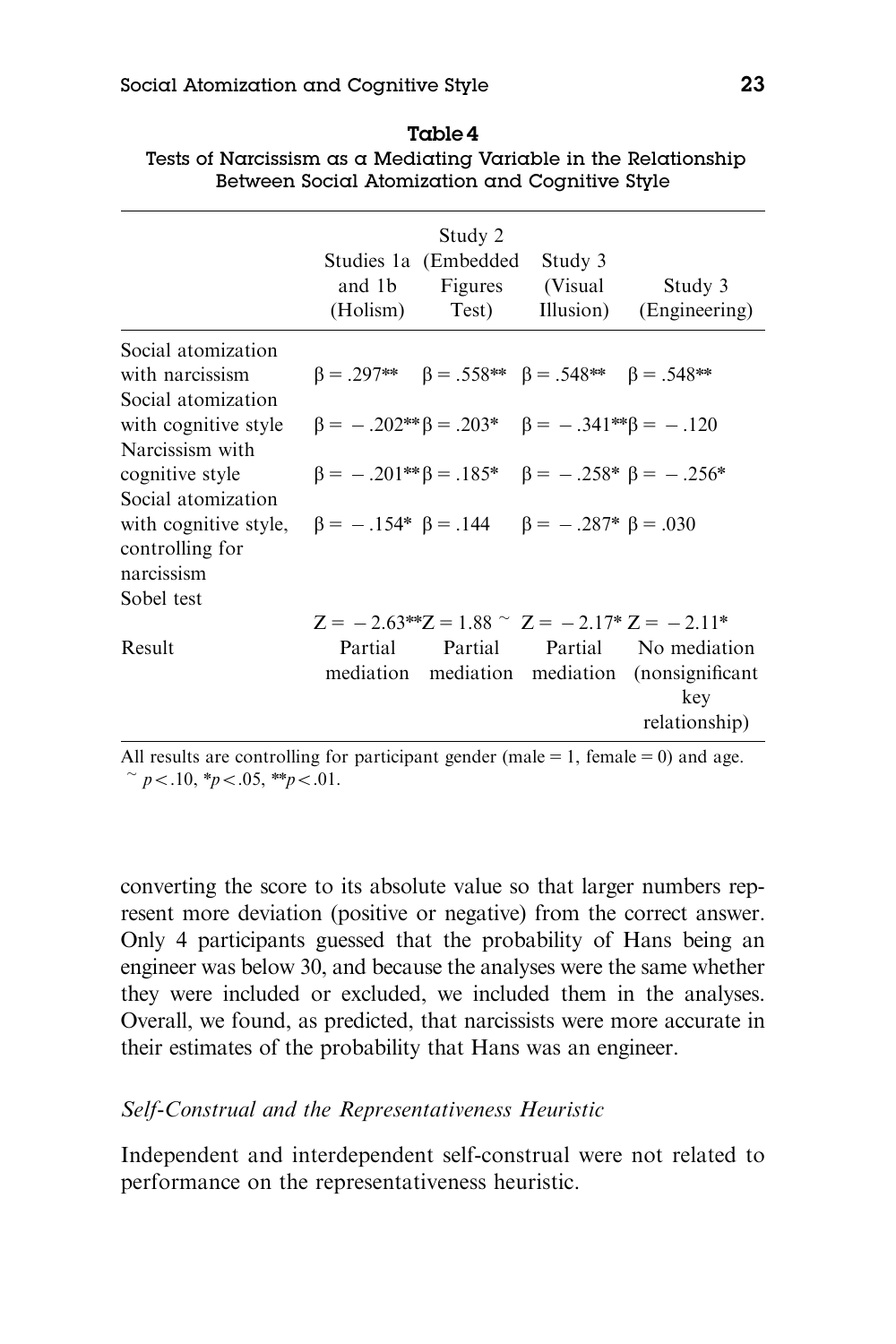#### Mediation Analysis

Despite the null relationship between independent and interdependent self-construal and cognitive style, we still calculated the difference score to create the social atomization variable to test for mediation. Socially atomized cognitive style was not significantly related to performance on the representativeness heuristic; however, the small nonsignificant relationship that did exist was significantly reduced when controlling for narcissism (see Table 4). Even though the Sobel test was significant, the case of the representative heuristic did not meet the strict criteria for mediation, and caution is warranted in interpreting anything other than main effects of narcissism on this variable.

#### Discussion

As in the first two studies, we found that narcissism is positively related to independent self-construal and negatively related to interdependent self-construal. In addition, as predicted, narcissism is associated with less susceptibility to perceiving a visual illusion and less error on a task that measures the representativeness heuristic. We interpret these results as conceptually replicating the first two studies in providing additional evidence that narcissists have an analytical cognitive–perceptual style. In the visual illusion task, narcissists viewed the image components as distinct, unique, and easily separable from their context, whereas in the representativeness heuristic task, narcissists paid closer attention to base rates as compared to those scoring lower in narcissism. Self-esteem was related to narcissism and independence; however, it was again not significantly related to cognitive style, which provides evidence for social atomization theory.

The patterns for self-construal were less straightforward. Independent self-construal was related to less susceptibility to a visual illusion, and interdependent self-construal was related to more susceptibility, and the relationship between socially atomized self-construal and cognitive style was partially mediated by narcissism. However, independent self-construal was not significantly related to performance on the representativeness heuristic, and, as a result, we could not accurately interpret our mediation model. Still, we did find that narcissism significantly reduced the very small nonsignificant relationship between socially atomized self-construal and performance on the heuristic task. We are not sure how to interpret this finding in terms of our theory of social atomization, but it is possible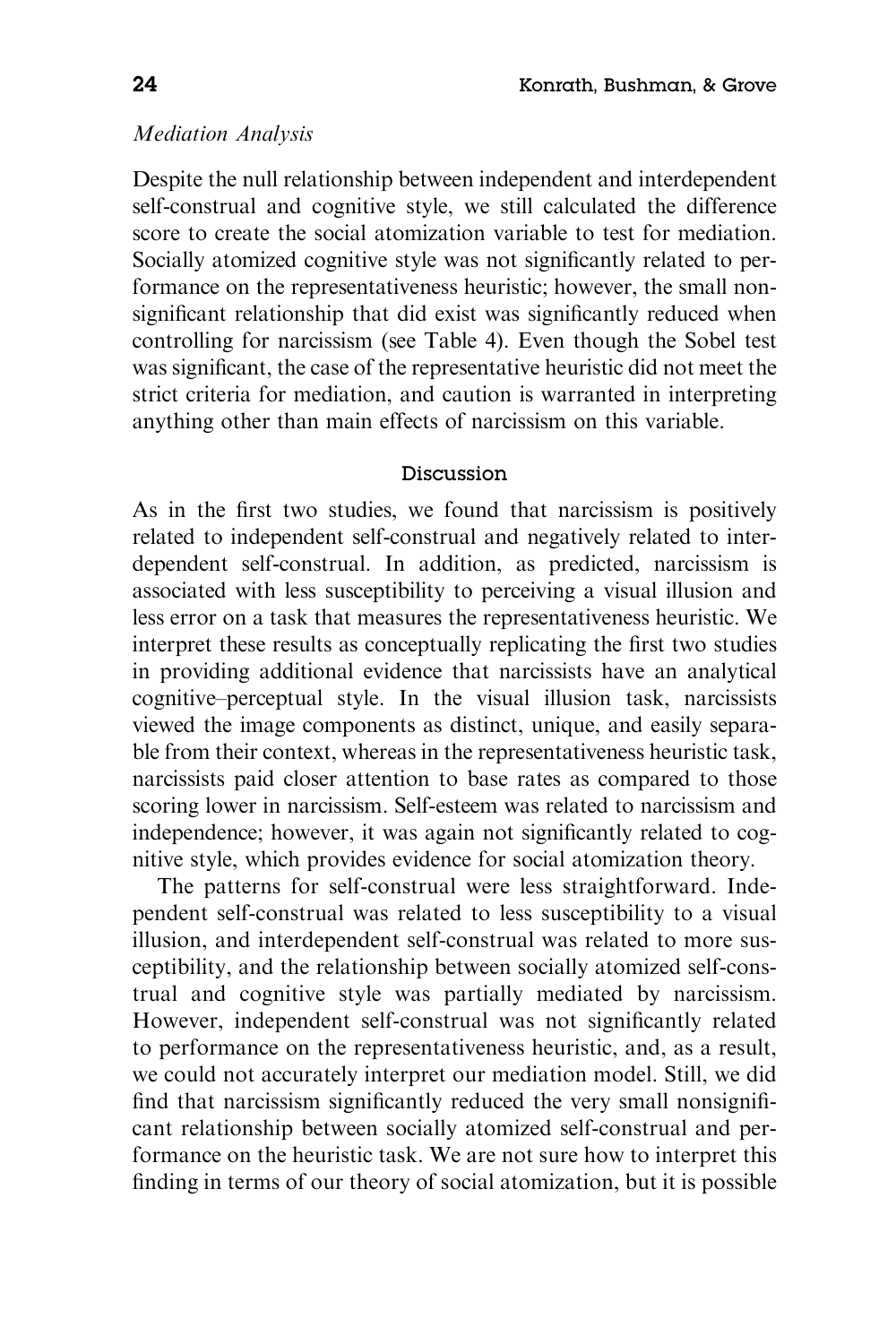that the representativeness heuristic is not the most appropriate tool to use when measuring analytic or holistic cognitive–perceptual style. It is interesting, in itself, however, that narcissists performed well on this task, and perhaps that can be better be explained by another variable (e.g., they are more likely to take statistics classes).

# Meta-Analysis of Narcissism and Self-Construal

Meta-analytic procedures were used to combine effect-size estimates across the four studies. As expected, there was a significant positive relationship between narcissism and independence,  $r + 35$  with a 95% confidence interval ranging from .26 to .43; the correlations were homogeneous,  $\chi^2(3, N = 427) = 3.29$ ,  $p = .35$ . There was also a significant negative relationship between narcissism and interdependence,  $r + = -0.24$  with a 95% confidence interval ranging from  $-0.33$  to  $-0.15$ ; the correlations, however, were not homogeneous,  $\chi^2(3, N = 427) = 13.58, p = .0035$ . This could be explained by the fact that in some studies (e.g., Le, 2005; the current Studies 1a and 1b) there is no relationship between interdependence and narcissism, but in other studies (e.g., Studies 2 and 3) there is. Future research that employs these three scales should examine whether demographic variables (e.g., percent male, percent Caucasian) affect the strength of this relationship.

# GENERAL DISCUSSION

Across three studies we found that narcissism is negatively related to a more holistic style of thinking (Studies 1a and 1b) and positively related to a more analytic cognitive–perceptual style (Study 2). We also found that narcissists were less susceptible to a visual illusion and performed better on a measure of the representativeness heuristic (Study 3). We recommend additional research using other standardized tests of cognitive–perceptual style (e.g., Block Design Test, Rod and Frame Test) to be done in order to confirm these relationships. Across our studies we also replicated a past research finding (Le, 2005) that narcissists' self-construals are characterized by high independence, but found mixed results for its relationship to interdependence, with an overall negative association likely.

The pattern of relationships was less clear for the relationship between independent and interdependent self-construal and cognitive–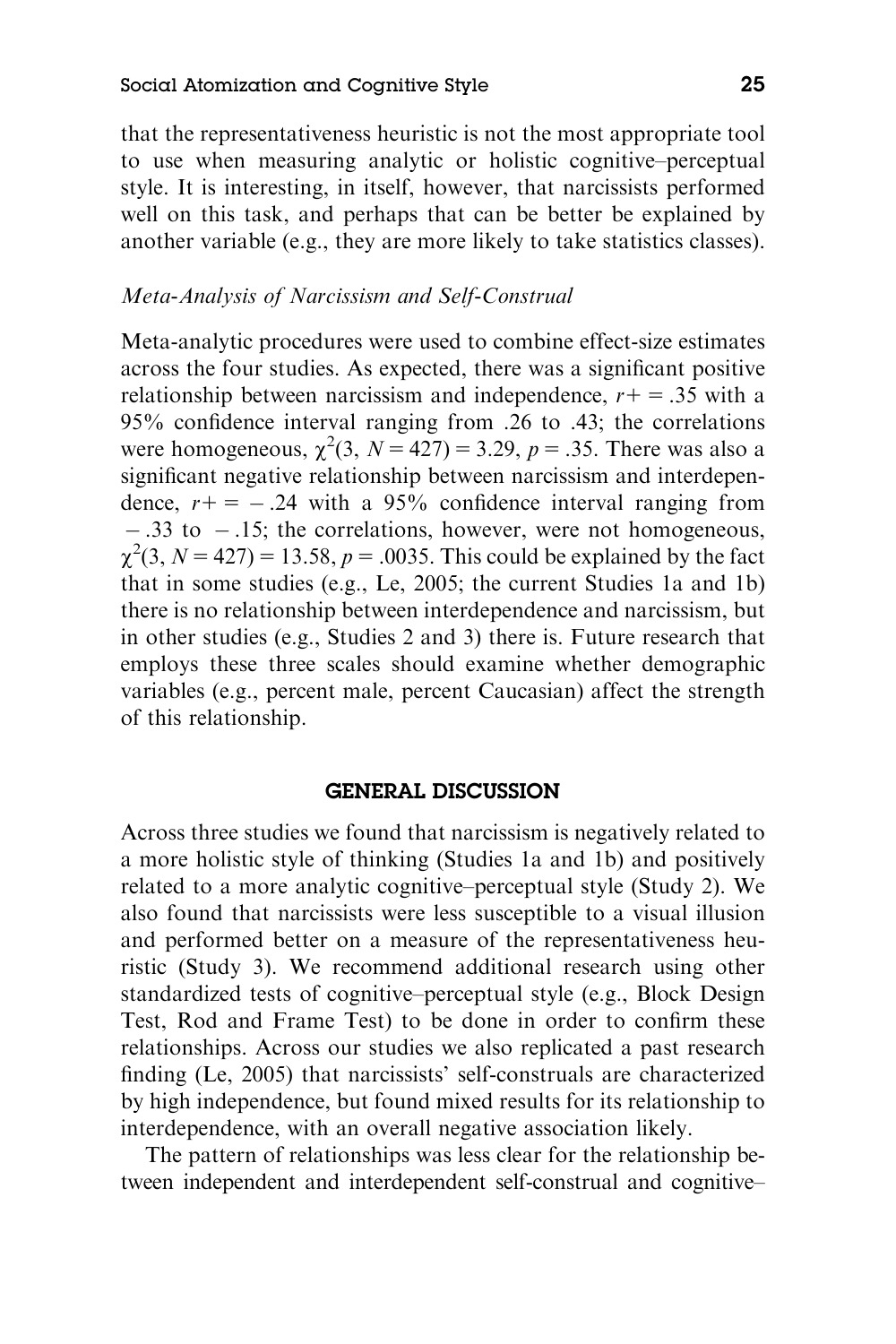perceptual style. Studies 1b and 3 (visual illusion) found that interdependence was related to cognitive–perceptual style, whereas Study 1a (marginal), Study 2, and Study 3 (visual illusion) found that *indepen*dence was related to cognitive–perceptual style. Self-construal, however, was not related to the representativeness heuristic in Study 3. Taken together our results suggest that the simple correlational relationship between narcissism and cognitive–perceptual style may be more consistently predictable than the relationship between self-construal and cognitive–perceptual style, but perhaps a meta-analytic examination of the latter relationship in the past literature would help uncover higher-level patterns of association.

The already established relationship between self-construal and cognitive style is somewhat tenuous and difficult to consistently predict when not considering the relative dominance of self- and otherfocus. Thus we conducted mediation analyses to consider this relative dominance, and they generally supported a partial mediation explanation. Increasing independence (with interdependence subtracted out) leads to increasing narcissism, which in turn leads to increases in analytic and decreases in holistic cognitive–perceptual style. Although we found this consistent pattern in three out of four of our measures, caution should still be used in interpreting these results, as with any correlational data. We recommend that this pattern of results be taken more seriously only when it is verified by experimental research. Future researchers should use different analytic or holistic cognitive–perceptual style measures and perhaps other measures of cognitive ability to rule out the possibility that intelligence might play a role in explaining these relationships. Although our data do point to a possible structural relationship between independence, narcissism, and cognitive–perceptual style, they cannot address why self-construal might lead to increasing narcissism, and we can only speculate as to why this may be the case. Other theorists have also seen a link between increases in individualism and narcissism; for example, Lasch (1979) argued that capitalism created an individualistic focus on personal consumption that, when rampant, would lead to increased narcissism.

### Limitations

There are several important limitations to these studies, most notably, the samples themselves. Two of the four studies (Studies 2 and 3)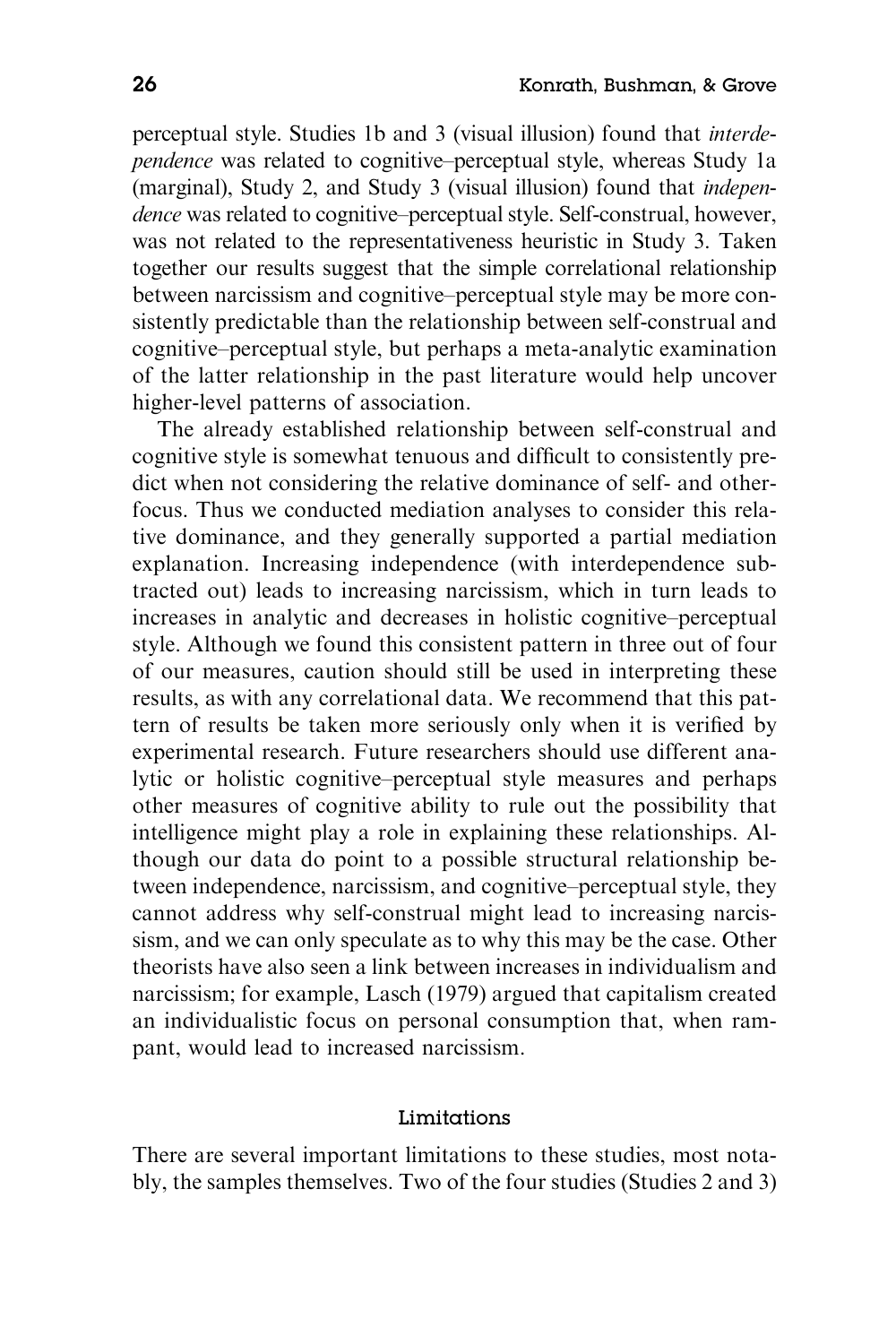recruited students for credit from classes at a single university, and, as a result, the generalizability of our findings is questionable. In Studies 1a and 1b, the majority of participants were recruited for pay from advertisements posted on the college campus. These latter samples were more ethnically diverse (only 53% and 42% White, respectively); however, the majority of these samples were also college students. Another problem with the samples was that two of them (Study 1b and Study 2) were relatively unbalanced in terms of gender, with only 24% and 17% male participants, respectively. Given that the constructs we study are of theoretical interest to culture and gender, future studies should examine these relationships across cultures and take care to include a more equal number of men and women. Another limitation of this research is that we only used a single measure of self-construal, and future studies attempting to conceptually replicate our findings should use different measures.

### Future Directions and Implications

Future studies could test the causal links hypothesized between variables in this article using experimental methods. For example, it would be interesting to examine the effects of training people to see the world more holistically, for example, through Oriental medicine training (see Koo & Choi, 2005). Would this holism training lead to reduced narcissism or socially atomized self-construal? There is some evidence for the opposite direction of causality, that lowered otherfocus leads to increases in analytic cognitive–perceptual style (e.g., Kühnen et al., 2001); however, as we point out, more research is needed.

This research has implications for understanding the lack of empathy and aggression that are characteristic of narcissists. It suggests that narcissists may perceive their environment and other people in terms of separateness and difference, and thus perhaps one way to treat their lack of empathy and other negative interpersonal outcomes would be to address their socially atomized self-construals and their analytical cognitive–perceptual styles. For example, a manipulation of self-construal could allow narcissists to form a shared sense of connection with others that would otherwise be inhibited by their own feelings of separation and distinction from others. This sense of shared connection with another could possibly reduce narcissists' aggressive behavior toward another, even if this person has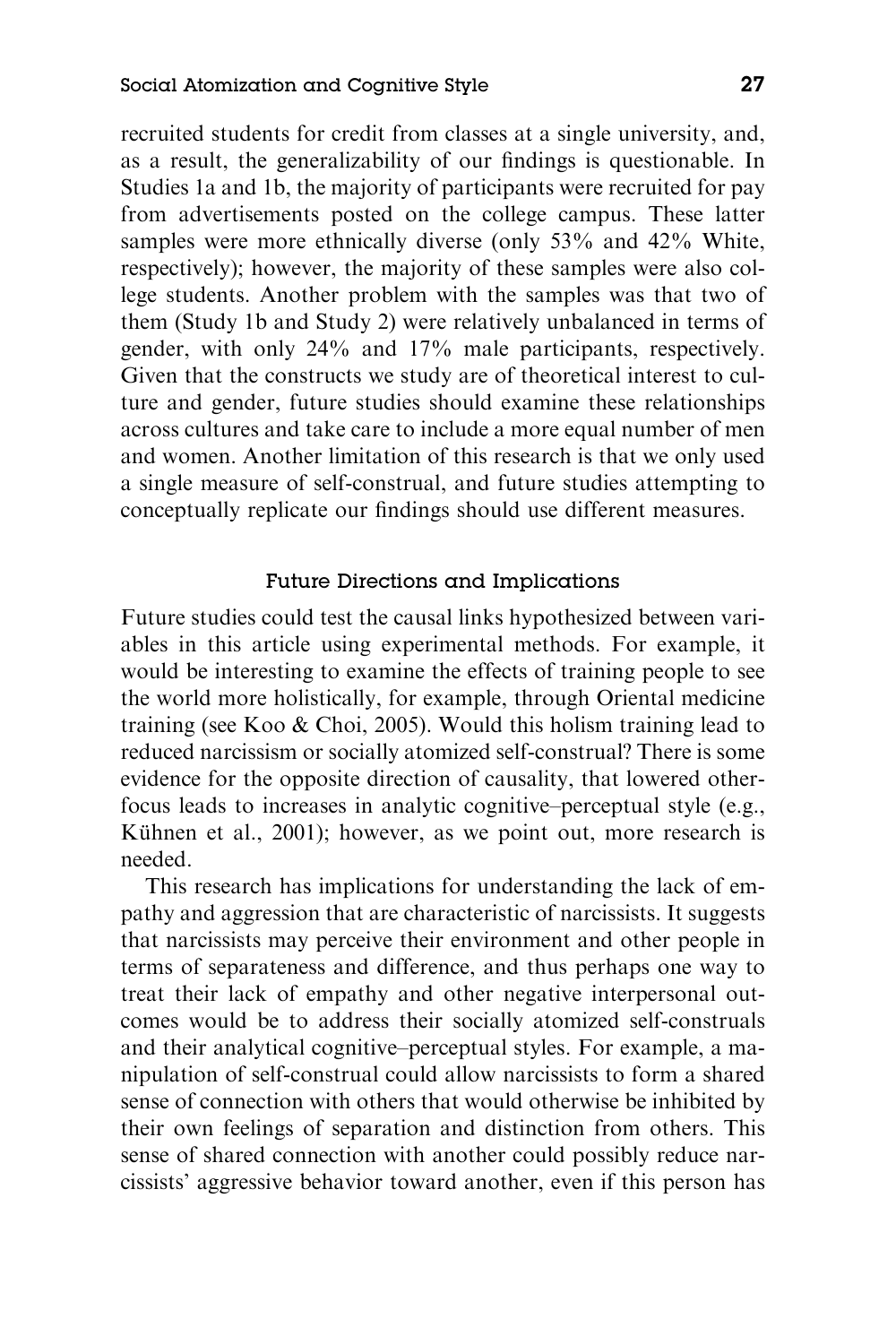threatened the narcissist's ego (Konrath, Bushman, & Campbell, 2006). Research like this that explores the role of cognitive–perceptual style and self-construal in narcissism could perhaps lead narcissists to one day see our world as a million little bridges to each other, rather than a million little pieces.

#### REFERENCES

- American Psychiatric Association. (1994). Diagnostic and statistical manual of mental disorders (4th ed.). Washington, DC: Author.
- Ames, D. R., Rose, P., & Anderson, C. P. (2006). The NPI-16 as a short measure of narcissism. Journal of Research in Personality, 40, 440–450.
- Anderson, C. A. (1999). Attributional style, depression, and loneliness: A crosscultural comparison of American and Chinese students. Personality and Social Psychology Bulletin, 25, 482–499.
- Bakan, D. (1966). The duality of human existence: Isolation and communion in Western man. Boston: Beacon Press.
- Baron, R. M., & Kenny, D. A. (1986). The moderator-mediator variable distinction in social psychological research: Conceptual, strategic, and statistical considerations. Journal of Personality and Social Psychology, 51, 1173–1182.
- Baumeister, R. F., & Bushman, B. J. (2002). Does self-love or self-hate lead to violence. Journal of Research in Personality, 36, 543–545.
- Baumeister, R. F., Bushman, B. J., & Campbell, W. K. (2000). Self-esteem, narcissism, and aggression: Does violence result from low self-esteem or from threatened egotism. Journal of Personality and Social Psychology, 81, 26–29.
- Baumeister, R. F., Smart, L., & Boden, J. (1996). Relation of threatened egotism to violence and aggression: The dark side of high self-esteem. Psychological Review, 103, 5–33.
- Bedeian, A. G., Day, D. V., Edwards, J. R., Tisak, J., & Smith, C. S. (1994). Difference scores: Rationale, formulation, and interpretation. Journal of Management, 20, 673–698.
- Brewer, M. B., & Gardner, W. (1996). Who is this ''we''? Levels of collective identity and self representations. Journal of Personality and Social Psychology, 71, 83–93.
- Bushman, B. J., & Baumeister, R. F. (1998). Threatened egoism, narcissism, selfesteem, and direct and displaced aggression: Does self-love or self-hate lead to violence. Journal of Personality and Social Psychology, 75, 219–229.
- Campbell, W. K. (1999). Narcissism and romantic attraction. Journal of Personality and Social Psychology, 77, 1254–1270.
- Campbell, W. K., Bonacci, A. M., Shelton, J., Exline, J. J., & Bushman, B. J. (2004). Psychological entitlement: Interpersonal consequences and validation of a self-report measure. Journal of Personality Assessment, 83, 29–45.
- Campbell, W. K., Bush, C. P., Brunell, A. B., & Shelton, J. (2005). Understanding the social costs of narcissism: The case of the tragedy of the commons. Personality and Social Psychology Bulletin, 31, 1358-1368.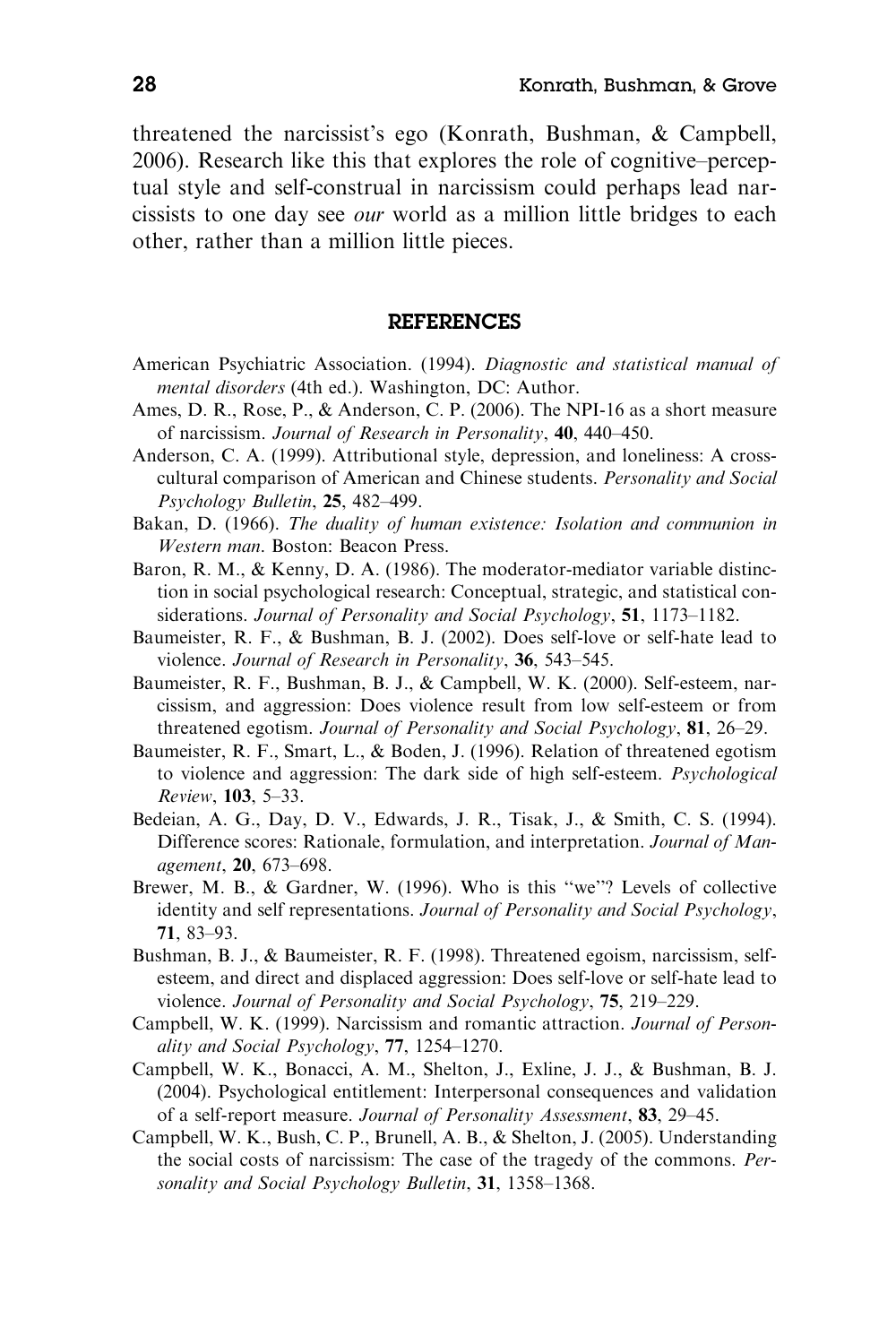- Campbell, W. K., Foster, C. A., & Finkel, E. J. (2002). Does self-love lead to love for others? A story of narcissistic game playing. Journal of Personality and Social Psychology, 83, 340–354.
- Campbell, W. K., Goodie, A. S., & Foster, J. D. (2004). Narcissism, confidence, and risk attitude. Journal of Behavorial Decision Making, 17, 297-311.
- Campbell, W. K., Rudich, E., & Sedikides, C. (2002). Narcissism, self-esteem, and the positivity of self-views: Two portraits of self-love. Personality and Social Psychology Bulletin, 28, 358–368.
- Choi, I., Koo, M., & Choi, J. (2007). Individual differences in analytic versus holistic thinking. *Personality and Social Psychology Bulletin*, 33, 691–705.
- Cohen, D., & Gunz, A. (2002). As seen by the other . . . Perspectives on the self in the memories and emotional perceptions of Easterners and Westerners. Psychological Science, 13, 55–59.
- Dreyer, A. S., Dreyer, C. A., & Davis, J. E. (1987). Individuality and mutuality in the language of families of field-dependent and field-independent children. Journal of Genetic Psychology, 148, 105-117.
- Emmons, R. A. (1984). Factor analysis and construct validity of the Narcissistic Personality Inventory. Journal of Personality Assessment, 48, 291-300.
- Foster, J. D., & Campbell, W. K. (2007). Are there such things as ''narcissists'' in social psychology? A taxometric analysis of the Narcissistic Personality Inventory. Personality and Individual Differences, 43, 1321–1332.
- Foster, J. D., Campbell, W. K., & Twenge, J. M. (2003). Individual differences in narcissism: Inflated self-views across the lifespan and around the world. Journal of Research in Personality, 37, 469–486.
- Gardner, W.L, Gabriel, S., & Lee, A. Y. (1999). "I" value freedom, but "we" value relationships: Self-construal priming mirrors cultural differences in judgment. Psychological Science, 10, 321-326.
- Gough, H. (1991, August). Scales and combinations of scales: What do they tell us, what do they mean? Paper presented at the 99th Annual Convention of the American Psychological Association, San Francisco.
- Gough, H. G. (1987). California Psychology Inventory administrator's guide. Palo Alto, CA: Consulting Psychologists Press.
- Gudykunst, W. B., Matsumoto, Y., Ting-Toomey, S., Nishida, T., Kim, K. S., & Heyman, S. (1996). The influence of cultural individualism-collectivism, selfconstruals, and values on communication styles across cultures. Human Communication Research, 22, 510-543.
- Happe, F. (1996). Studying weak central coherence at low levels: Children with autism do not succumb to visual illusions: A research note. Journal of Child Psychology and Psychiatry, 37, 873–877.
- Holley, M. (1972). Field dependence-independence, sophistication-of-body-concept, and social distance selection. Unpublished doctoral dissertation, New York University.
- Ji, L., Peng, K., & Nisbett, R. E. (2000). Culture, control, and perception of relationships in the environment. Journal of Personality and Social Psychology, 78, 943–955.
- Justice, M. T. (1969). Field dependency, intimacy of topic and interpersonal distance. Unpublished dissertation, University of Florida.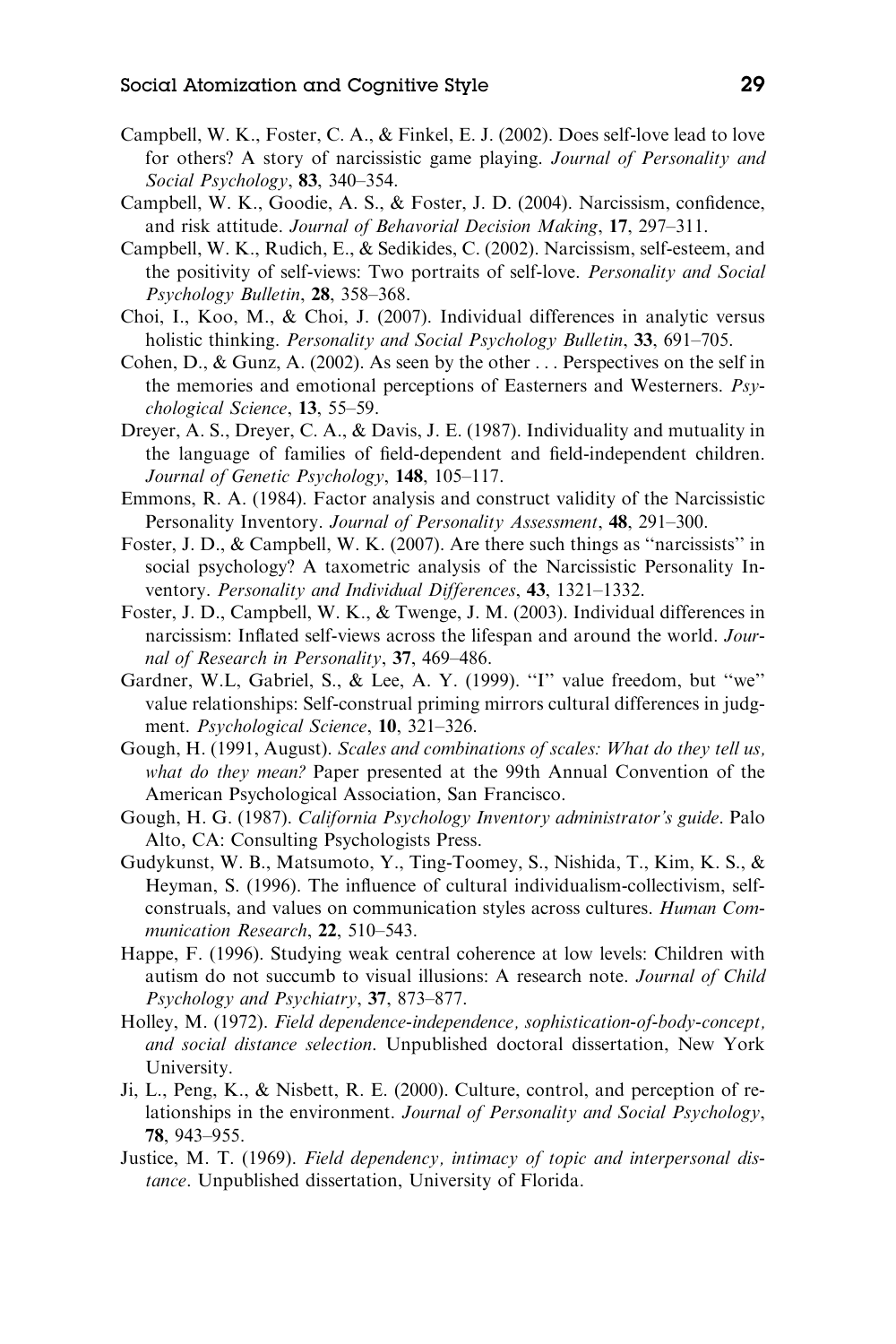- Kahneman, D., & Tversky, A. (1973). On the psychology of prediction. Psychological Review, 80, 237–251.
- Kashima, E. S., & Kashima, Y. (1998). Culture and language: The case of cultural dimensions and personal pronoun use. Journal of Cross-Cultural Psychology, 29, 461–486.
- Kitayama, S., Markus, H. R., & Kurokawa, M. (2000). Culture, emotion, and well-being: Good feelings in Japan and the United States. Cognition and Emotion, 14, 93–124.
- Koo, M., & Choi, I. (2005). Becoming a holistic thinker: Training effect of Oriental medicine on reasoning. *Personality and Social Psychology Bulletin*, 31, 1264–1272.
- Konrath, S., Bushman, B. J., & Campbell, W. K. (2006). Attenuating the link between threatened egotism and aggression. *Psychological Science*, 17, 995– 1001.
- Kühnen, U., Hannover, B., Roeder, U., Shah, A. A., Schubert, B., Upmeyer, A., et al. (2001). Cross-cultural variations in identifying embedded figures: Comparisons from the United States, Germany, Russia, and Malaysia. Journal of Cross-Cultural Psychology, 32, 365–371.
- Kühnen, U., Hannover, B., & Schubert, B. (2001). The semantic–procedural–interface model of the self: The role of self-knowledge for context-dependent versus context-independent modes of thinking. Journal of Personality and So $cial$   $Psychology$ ,  $80$ , 397–409.
- Kühnen, U., & Oyserman, D. (2002). Thinking about the self influences thinking in general: Cognitive consequences of salient self-concept. Journal of Experimental Social Psychology, 38, 492–499.
- Kurman, J. (2001). Self-enhancement: Is it restricted to individualistic cultures. Personality and Social Psychology Bulletin, 27, 1705–1716.
- Kurman, J., & Sriram, N. (2002). Interrelationships among vertical and horizontal collectivism, modesty, and self-enhancement. Journal of Cross-Cultural Psychology, 33, 71-86.
- Lasch, C. (1979). The culture of narcissism: American life in an age of diminishing expectations. New York: Norton.
- Le, T. N. (2005). Narcissism and immature love as mediators of vertical individualism and ludic love style. Journal of Social and Personal Relationships, 22, 543–560.
- Markus, H. R., & Kitayama, S. (1991). Culture and the self: Implications for cognition, emotion, and motivation. Psychological Review, 98, 224–253.
- McCrae, R. R., Costa, P. T. Jr., & Yik, M. S. M. (1996). Universal aspects of Chinese personality structure. In M. H. Bond (Ed.), The handbook of Chinese psychology (pp. 189–207). Hong Kong: Oxford University Press.
- Messick, S. (1984). The nature of cognitive styles: Problems and promise in educational practice. Educational Psychologist, 19, 59–74.
- Nisbett, R. E., Peng, K., Choi, I., & Norenzayan, A. (2001). Culture and systems of thought: Holistic vs. analytic cognition. Psychological Review, 108, 291–310.
- Oyserman, D., Coon, H. M., & Kemmelmeier, M. (2002). Rethinking individualism and collectivism: Evaluation of theoretical assumptions and meta-analyses. Psychological Bulletin, 128, 3–72.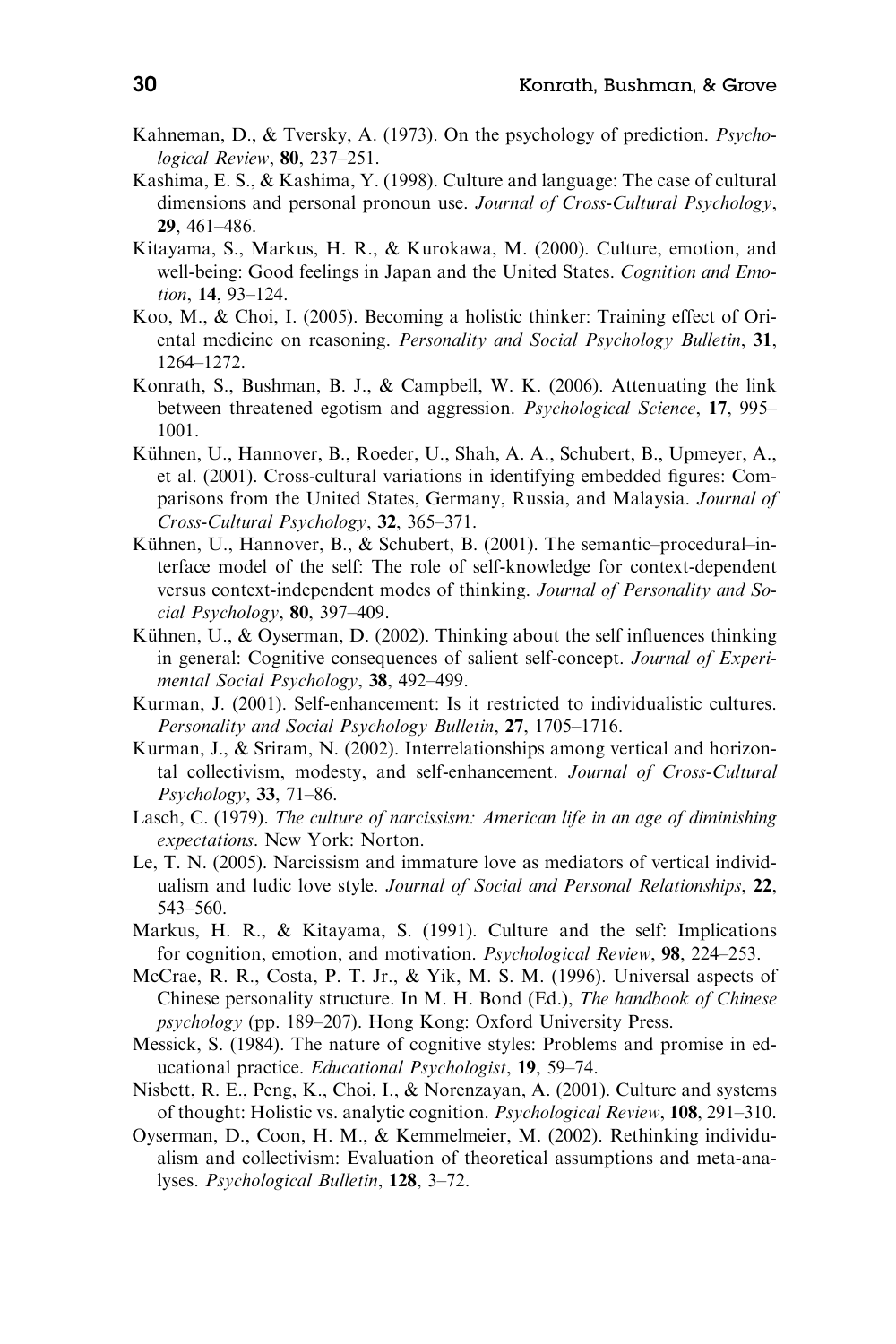### Social Atomization and Cognitive Style **31**

- Oyserman, D., Sorensen, N., Cha, O., & Schwarz, N. (in press). Thinking about "me" or "us" in East and West: Priming independence and interdependence and Stroop performance. Journal of Experimental Social Psychology.
- Paulhus, D. L. (1998). Interpersonal and intrapsychic adaptiveness of trait selfenhancement: A mixed blessing? Journal of Personality and Social Psychology, 74, 1197–1208.
- Paulhus, D. L., & John, O. P. (1998). Egoistic and moralistic biases in self-perception: The interplay of self-deceptive styles with basic traits and motives. Journal of Personality,  $66$ , 1025-1060.
- Raskin, R., & Shaw, R. (1988). Narcissism and the use of personal pronouns. Journal of Personality, 56, 393-404.
- Raskin, R., & Terry, H. (1988). A principal-components analysis of the Narcissistic Personality Inventory and further evidence of its construct validation. Journal of Personality and Social Psychology, 54, 890–902.
- Raskin, R. N., & Hall, C. S. (1979). A narcissistic personality inventory. Psychological Reports, 45, 590.
- Rhodewalt, E., & Morf, C. C. (1995). Self and interpersonal correlates of the Narcissistic Personality Inventory: A review and new findings. Journal of Research in Personality, 29, 1-23.
- Roberts, B. W., & Helson, R. (1997). Changes in culture, changes in personality: The influence of individualism in a longitudinal study of women. Journal of Personality and Social Psychology, 72, 641–651.
- Robins, R. W., Hendin, H. M., & Trzesniewski, K. H. (2001). Measuring global self-esteem: Construct validation of a single item measure and the Rosenberg Self-Esteem scale. Personality and Social Psychology Bulletin, 27, 151–161.
- Rosenberg, M. (1965). Society and the adolescent self-image. Princeton, NJ: Princeton University Press.
- Ruble, D., & Nakamura, C. (1972). Task orientation versus social orientation in young children and their attention to relevant social cues. Child Development, 43, 471–480.
- Sedikides, C., Gaertner, L., & Toguchi, Y. (2003). Pancultural self-enhancement. Journal of Personality and Social Psychology, 84, 60-79.
- Shiota, N. K., Krauss, S. S., & Clark, L. A. (1996). Adaptation and validation of the Japanese MMPI-2. In J. N. Butcher (Ed.), Handbook of international research and clinical applications of the MMPI-2. Minneapolis: University of Minnesota Press.
- Singelis, T. M. (1994). The measurement of independent and interdependent self– construals. Personality and Social Psychology Bulletin, 20, 580–591.
- Singelis, T. M., & Brown, W. J. (1995). Culture, self, and collectivist communication: Linking culture to individual behavior. Human Communication Research, 21, 354–389.
- Singelis, T. M., Triandis, H. C., Bhawuk, D., & Gelfand, M. J. (1995). Horizontal and vertical dimensions of individualism and collectivism: A theoretical and measurement refinement. Cross-Cultural Research: The Journal of Comparative Social Science, 29, 240–275.
- Triandis, H. C. (1995). Individualism and collectivism. Boulder, CO: Westview Press.